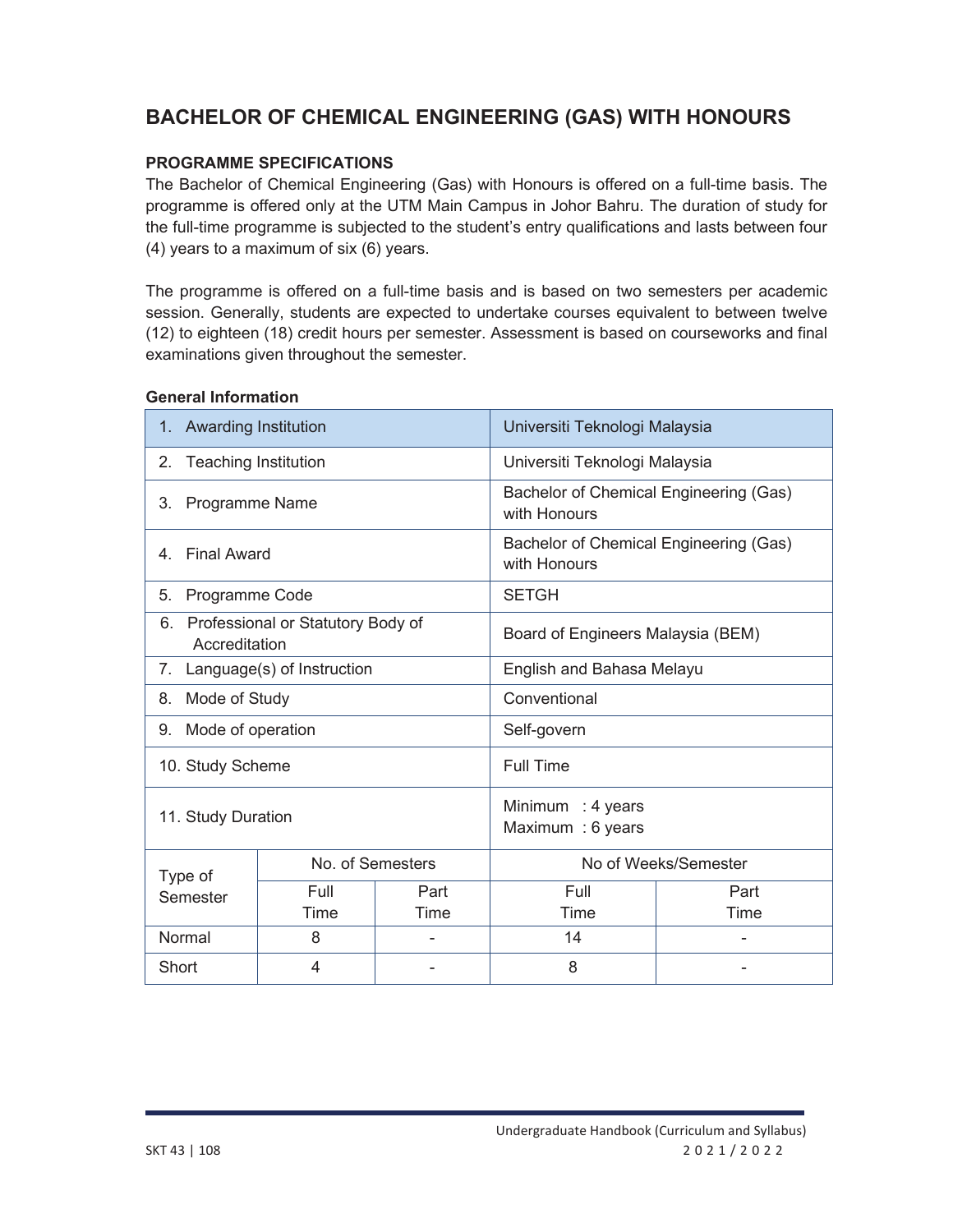## **Course Classification**

| No.  | <b>Classification</b>                                                                                                                                             | <b>Credit Hours</b>                 | <b>Percentage</b> |
|------|-------------------------------------------------------------------------------------------------------------------------------------------------------------------|-------------------------------------|-------------------|
| İ.   | <b>University Courses</b><br>General<br>(a)<br>(b)<br>Language<br>(c) Entrepreneurship<br>Co-Curriculum<br>(d)                                                    | 10<br>8<br>$\overline{2}$<br>3      | 16.7%             |
| ii.  | Faculty/ Programme Core                                                                                                                                           | 106                                 | 76.8%             |
| iii. | Programme Elective                                                                                                                                                | 9                                   | 6.5%              |
|      | <b>Total</b>                                                                                                                                                      | 138                                 | 100%              |
|      |                                                                                                                                                                   |                                     |                   |
| A    | <b>Engineering Courses</b><br>(a) Lectures<br>(b) Laboratory/ Workshop<br>(c) Industrial Training<br>(d) Final Year Project<br>(e) Integrated Design Project      | 75<br>$\overline{7}$<br>5<br>6<br>4 | 70.3%             |
|      | <b>Total Credit Hours for Part A</b>                                                                                                                              | 97                                  |                   |
| B    | <b>Related Courses</b><br>(a) Applied Science/Mathematics/<br>Computer<br>(b) Management/ Law/ Humanities /<br><b>Ethics</b><br>(c) Language<br>(d) Co-Curriculum | 18<br>12<br>8<br>3                  | 29.7%             |
|      | <b>Total Credit Hours for Part B</b>                                                                                                                              | 41                                  |                   |
|      | <b>Total Credit Hours for Part A and B</b>                                                                                                                        | 138                                 | 100%              |
|      | <b>Total Credit Hours to Graduate</b>                                                                                                                             | 138 credit hours                    |                   |

#### **Award Requirements**

To graduate, students must:

- Ɣ Attain a total of not less than 138 credit hours with a minimum CGPA of 2.00.
- Pass Industrial Training.
- Ɣ Complete all Professional Skill Courses.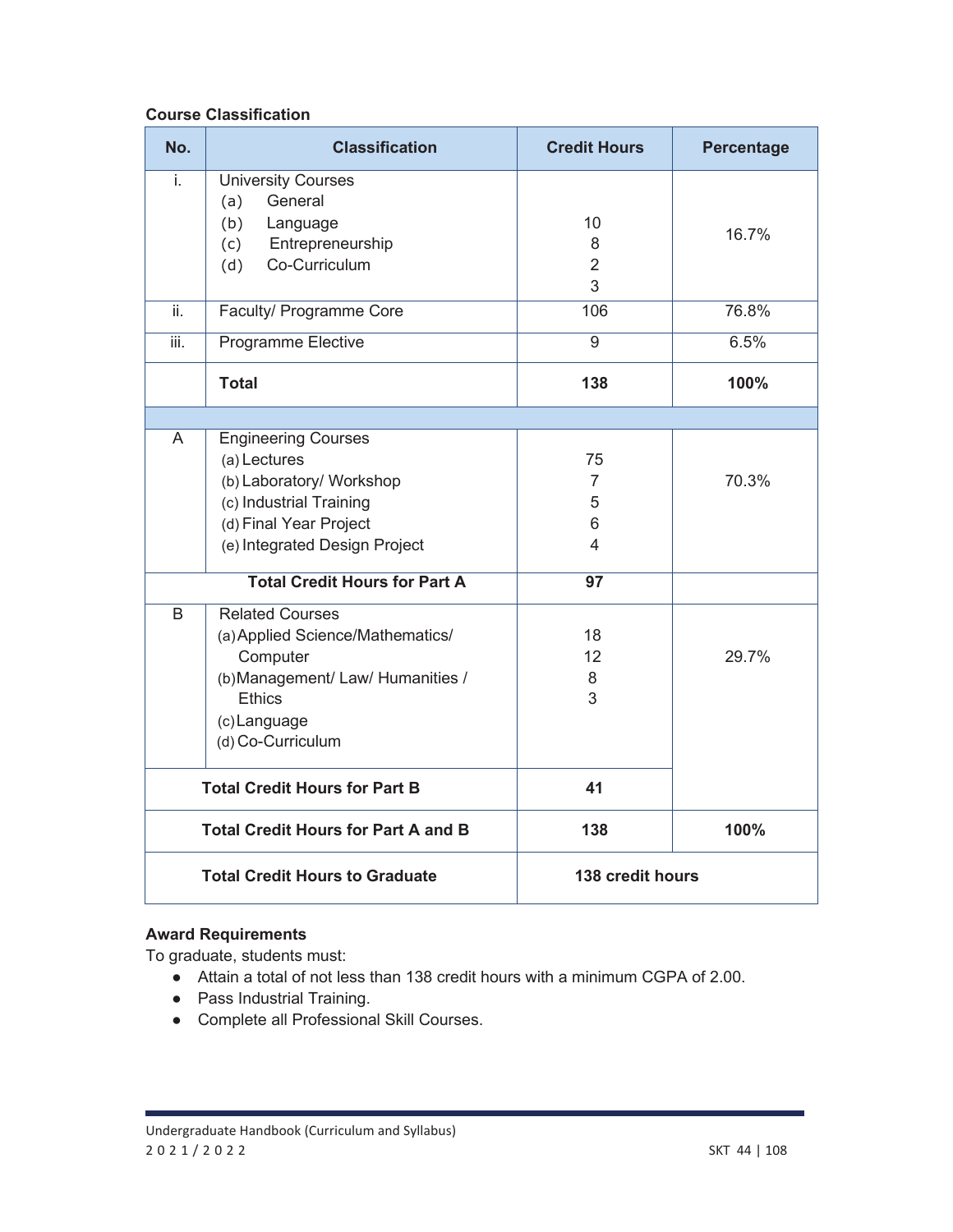#### **CROSS-CAMPUS PROGRAMME**

Students are given the opportunity to enroll in a few courses in participating universities. The grades and credits obtained during this period are transferable (up to 1/3 of the total credits of the curriculum). Currently, there are four participating universities i.e. Universiti Teknologi Malaysia, Universiti Sains Malaysia, Universiti Malaya and Universiti Malaysia Sarawak.

The programme is open to undergraduates who have undergone a minimum of two semesters of their studies with the following conditions:

- (i) The total number of credits allowed to be taken is between twelve (12) and sixteen (16) credits only.
- (ii) The student should hold a minimum CGPA of 3.00 at the time of application.
- (iii) The student is not a resident of or originated from the state where the university that he/she intends to attend is located.

The student will not be charged tuition fees by the participating university but shall pay the regular tuition fees at UTM. However, should the participating university provide accommodation, the student will need to pay accommodation fees.

| <b>YEAR 1: SEMESTER 1</b> |                                        |                |                      |  |
|---------------------------|----------------------------------------|----------------|----------------------|--|
| Code                      | <b>Course</b>                          | <b>Credit</b>  | <b>Pre-requisite</b> |  |
| <b>SEEU 2003</b>          | <b>Electrical Technology</b>           | 3              |                      |  |
| <b>SETG 1233</b>          | Introduction to Chemical and Gas       | 3              |                      |  |
|                           | Engineering                            |                |                      |  |
| <b>SETG 1313</b>          | <b>Mechanics of Engineering</b>        | 3              |                      |  |
| <b>SETG 1323</b>          | <b>Engineering Drawing</b>             | 3              |                      |  |
| <b>SSCE 1693</b>          | Engineering Mathematics I <sup>@</sup> | 3              |                      |  |
| <b>UHLB 1112</b>          | <b>English Communication Skills</b>    | $\mathfrak{p}$ |                      |  |
|                           | <b>TOTAL CREDIT</b>                    | 17             |                      |  |
|                           | <b>CUMULATIVE CREDITS</b>              | 17             |                      |  |

#### **COURSE MENU**

| <b>YEAR 1: SEMESTER 2</b> |                                                                |                |                      |  |
|---------------------------|----------------------------------------------------------------|----------------|----------------------|--|
| Code                      | <b>Course</b>                                                  | <b>Credit</b>  | <b>Pre-requisite</b> |  |
| <b>SECP 1013</b>          | Programming Technique I                                        | 3              |                      |  |
| <b>SETG 1333</b>          | Thermodynamics <sup>@</sup>                                    | 3              |                      |  |
| <b>SETG 1413</b>          | Mass Balance* <sup>@</sup>                                     | 3              |                      |  |
| <b>SETG 2343</b>          | <b>Fluid Mechanics</b>                                         | 3              |                      |  |
| <b>SSCE 1993</b>          | Engineering Mathematics II <sup>@</sup>                        | 3              | <b>SSCE 1693</b>     |  |
| <b>UHIS 1022</b>          | Philosophy and Current Issues (for Local<br>Students)          |                |                      |  |
| <b>UHLM 1012</b>          | Malay Language Communication 2 (for<br>International Students) | $\mathfrak{p}$ |                      |  |
|                           | <b>TOTAL CREDIT</b>                                            | 17             |                      |  |
|                           | <b>CUMULATIVE CREDITS</b>                                      | 34             |                      |  |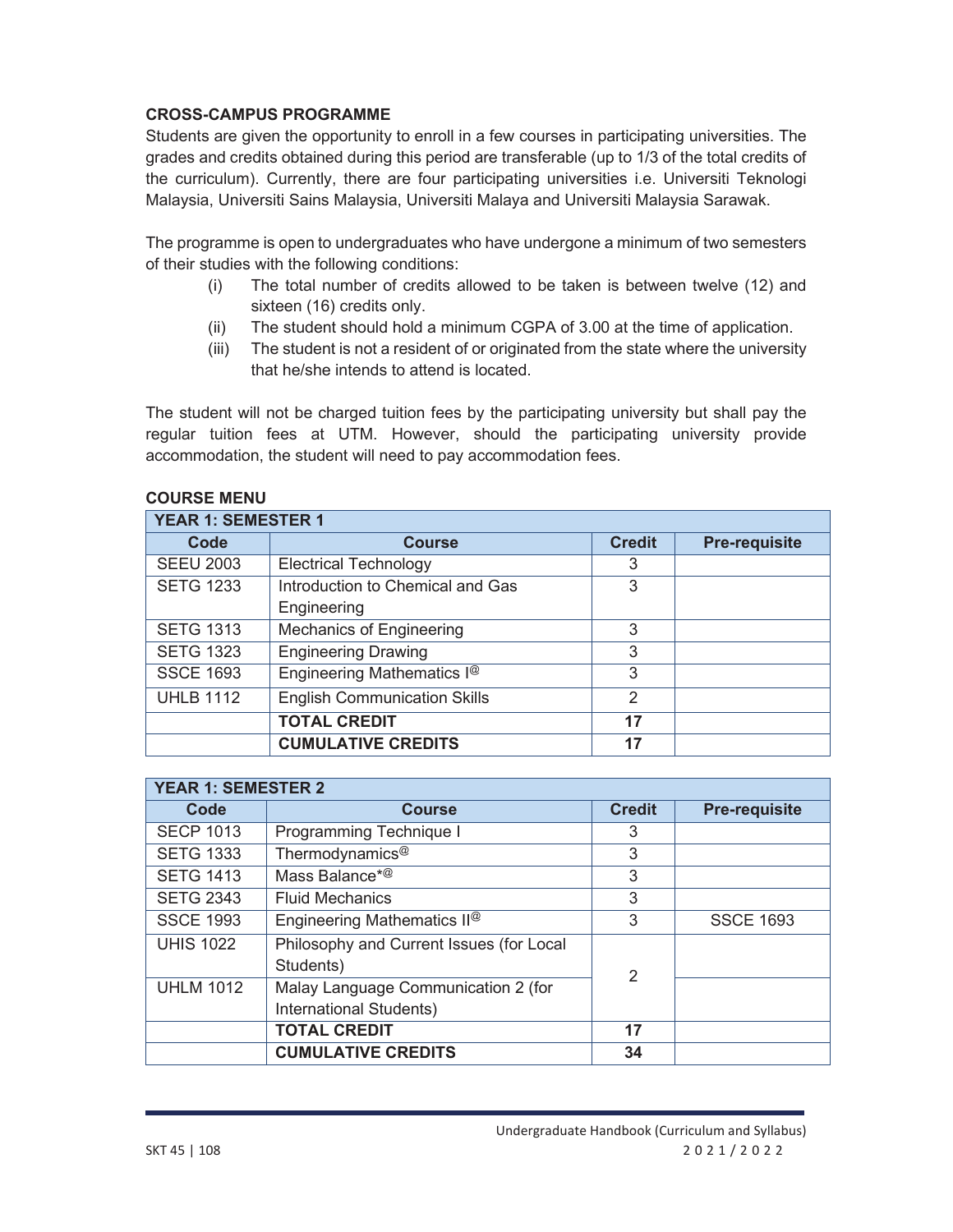| <b>YEAR 2: SEMESTER 1</b> |                                            |               |                      |
|---------------------------|--------------------------------------------|---------------|----------------------|
| Code                      | <b>Course</b>                              | <b>Credit</b> | <b>Pre-requisite</b> |
| <b>SETG 2353</b>          | Introduction to Organic and Analytical     | 3             |                      |
|                           | <b>Chemistry for Engineers</b>             |               |                      |
| <b>SETG 2423</b>          | Energy Balance <sup>@</sup>                | 3             | <b>SETG 1413#</b>    |
| <b>SETG 2741</b>          | <b>Fluid Mechanics Laboratory</b>          |               | <b>SETG 2343</b>     |
| <b>SSCE 1793</b>          | <b>Differential Equations</b>              | 3             |                      |
| <b>UBSS 1032</b>          | Introduction to Entrepreneurship           | 2             |                      |
| <b>UHLB 2122</b>          | <b>Academic Communication Skills</b>       | 2             | <b>UHLB 1112</b>     |
| <b>UHMS 1182</b>          | Appreciation of Ethics and Civilizations   |               |                      |
|                           | (for Local Students Only)                  |               |                      |
| <b>UHIS 1022</b>          | Philosophy and Current Issues (for         |               |                      |
|                           | International Students)                    | $\mathcal{P}$ |                      |
| OR.                       | 0 <sub>R</sub>                             |               |                      |
| <b>UHMS 1182</b>          | Appreciation Ethics and Civilizations (for |               |                      |
|                           | International Students)                    |               |                      |
| <b>UHMT 1012</b>          | <b>Graduate Success Attributes</b>         | 2             |                      |
|                           | <b>TOTAL CREDIT</b>                        | 18            |                      |
|                           | <b>CUMULATIVE CREDITS</b>                  | 52            |                      |

| <b>YEAR 2: SEMESTER 2</b> |                                                  |                |                      |  |
|---------------------------|--------------------------------------------------|----------------|----------------------|--|
| Code                      | <b>Course</b>                                    | <b>Credit</b>  | <b>Pre-requisite</b> |  |
| <b>SETG 2133</b>          | <b>Combustion Engineering and Gas</b>            | 3              |                      |  |
|                           | Utilisation                                      |                |                      |  |
| <b>SETG 2363</b>          | <b>Material Engineering</b>                      | 3              | <b>SETG 1313</b>     |  |
| <b>SETG 2433</b>          | <b>Chemical Engineering Thermodynamics</b>       | 3              | <b>SETG 1333#</b>    |  |
|                           |                                                  |                | <b>SETG 2423</b>     |  |
| <b>SETG 2443</b>          | Transport Processes*                             | 3              | <b>SETG 2423</b>     |  |
| <b>UHIT 2302</b>          | The Thought of Science and Technology            | 2              |                      |  |
| <b>UETS 2142</b>          | <b>Energy Sustainability (University General</b> | $\overline{2}$ |                      |  |
|                           | Elective)                                        |                |                      |  |
| <b>UKQF 2**2</b>          | Co-Curriculum                                    | $\mathfrak{D}$ |                      |  |
|                           | <b>TOTAL CREDIT</b>                              | 18             |                      |  |
|                           | <b>CUMULATIVE CREDITS</b>                        | 70             |                      |  |

| <b>YEAR 3: SEMESTER 1</b> |                                         |               |                      |  |
|---------------------------|-----------------------------------------|---------------|----------------------|--|
| Code                      | <b>Course</b>                           | <b>Credit</b> | <b>Pre-requisite</b> |  |
| <b>SETG 3213</b>          | Gas Transmission and Distribution*      | 3             | <b>SETG 2343</b>     |  |
| <b>SETG 3373</b>          | Environmental Engineering and           | 3             |                      |  |
|                           | Sustainability                          |               |                      |  |
| <b>SETG 3453</b>          | <b>Chemical Engineering Computation</b> |               | <b>SSCE 1693</b>     |  |
|                           |                                         | 3             | <b>SSCE 1993</b>     |  |
| <b>SETG 3463</b>          | <b>Chemical Reaction Engineering</b>    | 3             | <b>SETG 2423</b>     |  |
| <b>SETG 3473</b>          | Separation Process*                     | 3             | <b>SETG 2443#</b>    |  |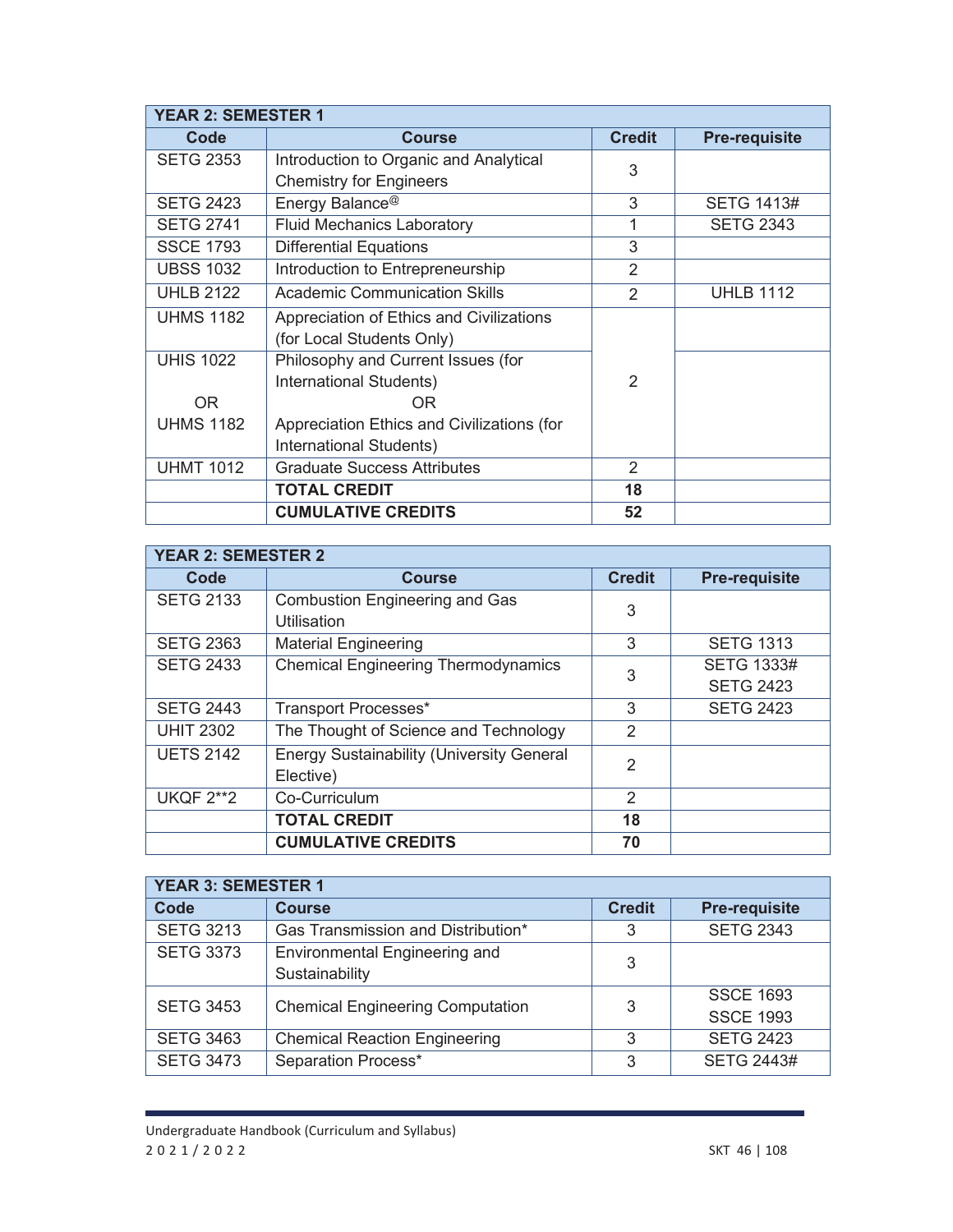| <b>SETG 3751</b> | Thermodynamics and Material Engineering<br>Laboratory                  |    | <b>SETG 2363</b><br><b>SETG 1333</b> |
|------------------|------------------------------------------------------------------------|----|--------------------------------------|
| <b>SETG 3721</b> | <b>Combustion Engineering and Gas</b><br><b>Utilisation Laboratory</b> |    | <b>SETG 2133</b>                     |
| <b>UKQT 3001</b> | <b>Extracurricular Experiential Learning</b><br>(ExCEL)                |    |                                      |
|                  | <b>TOTAL CREDIT</b>                                                    | 18 |                                      |
|                  | <b>CUMULATIVE CREDITS</b>                                              | 88 |                                      |

| <b>YEAR 3: SEMESTER 2</b> |                                                |               |                      |
|---------------------------|------------------------------------------------|---------------|----------------------|
| Code                      | <b>Course</b>                                  | <b>Credit</b> | <b>Pre-requisite</b> |
| <b>SETG 3123</b>          | Gas Processing and Liquefaction                | 3             |                      |
| <b>SETG 3383</b>          | Safety and Health in Petrochemical<br>Industry | 3             |                      |
| <b>SETG 3483</b>          | Process Control and Instrumentation            | 3             | <b>SSCE 1793</b>     |
|                           |                                                |               | <b>SETG 3473</b>     |
| <b>SETG 4711</b>          | Gas Flow System Laboratory                     | 1             | <b>SETG 3213</b>     |
| <b>SETG 4761</b>          | Pollution Control and Reaction Laboratory      |               | <b>SETG 3463</b>     |
|                           |                                                |               | <b>SETG 3373</b>     |
| <b>SETG 3812</b>          | Undergraduate Project I**                      | 2             |                      |
| <b>UHLB 3132</b>          | <b>Professional Communication Skills</b>       | 2             | <b>UHLB 2122</b>     |
| UHL* 1112                 | Foreign Language Elective                      | 2             |                      |
|                           | <b>TOTAL CREDIT</b>                            | 17            |                      |
|                           | <b>CUMULATIVE CREDITS</b>                      | 105           |                      |

| <b>YEAR 3: SEMESTER 3</b> |                           |               |                      |  |
|---------------------------|---------------------------|---------------|----------------------|--|
| Code                      | <b>Course</b>             | <b>Credit</b> | <b>Pre-requisite</b> |  |
| <b>SETG 3915</b>          | Industrial Training       |               |                      |  |
|                           | <b>TOTAL CREDIT</b>       |               |                      |  |
|                           | <b>CUMULATIVE CREDITS</b> | 110           |                      |  |

| <b>YEAR 4: SEMESTER 1</b> |                                          |                |                      |  |
|---------------------------|------------------------------------------|----------------|----------------------|--|
| Code                      | <b>Course</b>                            | <b>Credit</b>  | <b>Pre-requisite</b> |  |
| <b>SETG 3731</b>          | <b>Separation Process Laboratory</b>     |                | <b>SETG 3473</b>     |  |
| <b>SETG 4393</b>          | <b>Engineering Economics and Project</b> | 3              |                      |  |
|                           | Management                               |                |                      |  |
| <b>SETG 4493</b>          | Plant Design*                            | 3              | <b>SETG 3473</b>     |  |
| <b>SETG 4771</b>          | <b>Process Control Laboratory</b>        |                | <b>SETG 3483</b>     |  |
| <b>SETG 4824</b>          | Undergraduate Project II**               | $\overline{4}$ | <b>SETG 3812#</b>    |  |
| <b>SETG 4**3</b>          | Elective I                               | 3              |                      |  |
| SET* 5**3                 | <b>PRISMS Elective I</b>                 |                |                      |  |
|                           | <b>TOTAL CREDIT</b>                      | 15             |                      |  |
|                           | <b>CUMULATIVE CREDITS</b>                | 125            |                      |  |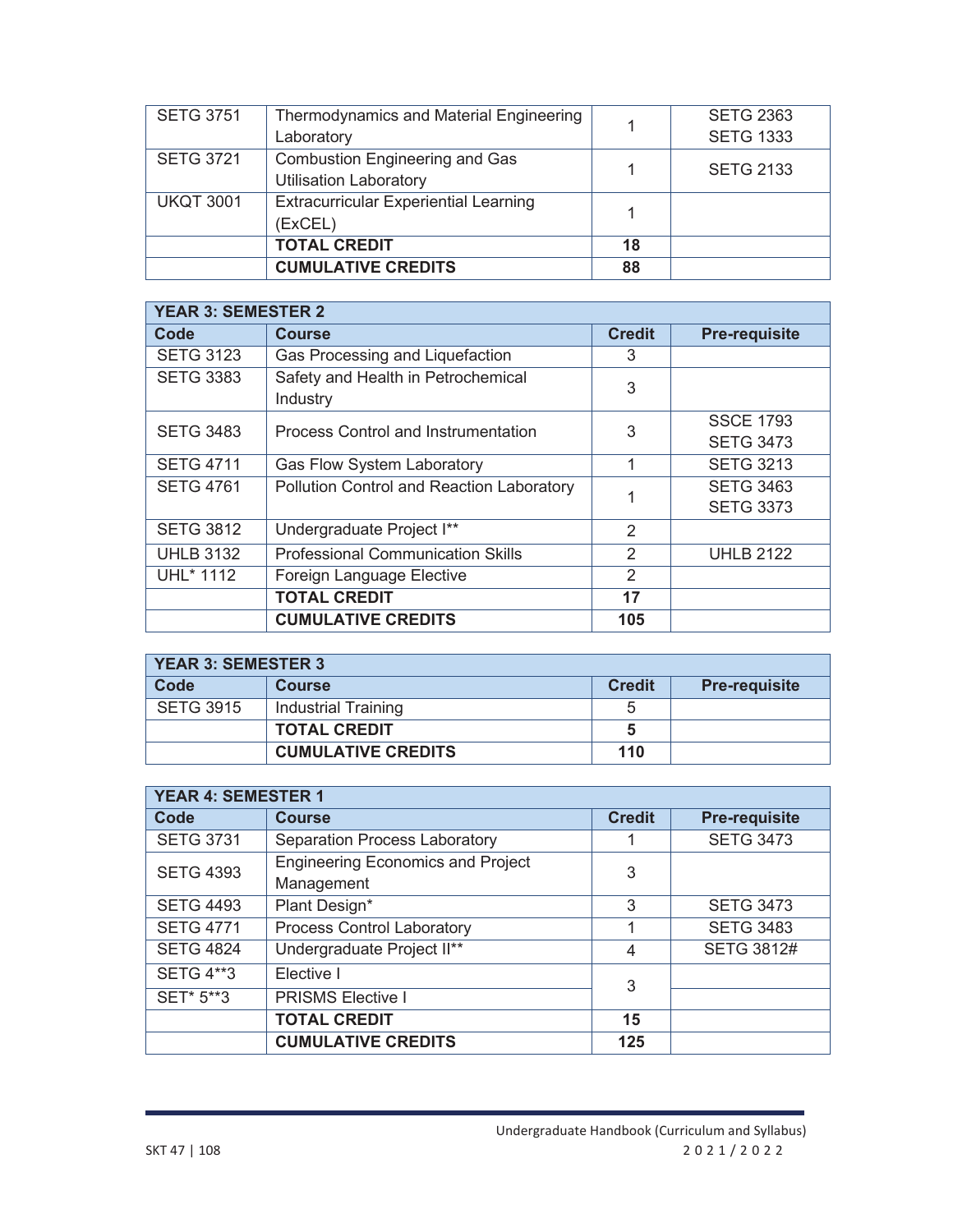| <b>YEAR 4: SEMESTER 1</b> |                                          |               |                      |  |
|---------------------------|------------------------------------------|---------------|----------------------|--|
| Code                      | <b>Course</b>                            | <b>Credit</b> | <b>Pre-requisite</b> |  |
| <b>SETG 3731</b>          | <b>Separation Process Laboratory</b>     |               | <b>SETG 3473</b>     |  |
| <b>SETG 4393</b>          | <b>Engineering Economics and Project</b> | 3             |                      |  |
|                           | Management                               |               |                      |  |
| <b>SETG 4493</b>          | Plant Design*                            | 3             | <b>SETG 3473</b>     |  |
| <b>SETG 4771</b>          | <b>Process Control Laboratory</b>        |               | <b>SETG 3483</b>     |  |
| <b>SETG 4824</b>          | Undergraduate Project II**               | 4             | <b>SETG 3812#</b>    |  |
| <b>SETG 4**3</b>          | Elective I                               | 3             |                      |  |
| SET* 5**3                 | <b>PRISMS Elective I</b>                 |               |                      |  |
|                           | <b>TOTAL CREDIT</b>                      | 15            |                      |  |
|                           | <b>CUMULATIVE CREDITS</b>                | 125           |                      |  |

| <b>YEAR 4: SEMESTER 2</b> |                                      |               |                      |  |  |
|---------------------------|--------------------------------------|---------------|----------------------|--|--|
| Code                      | <b>Course</b>                        | <b>Credit</b> | <b>Pre-requisite</b> |  |  |
| <b>SETG 4610</b>          | <b>Gas Engineering Seminar</b>       | O             |                      |  |  |
|                           |                                      | (HL)          |                      |  |  |
| <b>SETG 4223</b>          | Gas Storage and Reticulation System* | 3             | <b>SETG 3213</b>     |  |  |
| <b>SETG 4834</b>          | Plant Design Project**               | 4             | <b>SETG 3383</b>     |  |  |
|                           |                                      |               | <b>SETG 4493</b>     |  |  |
| <b>SETG 4**3</b>          | Elective II                          | 3             |                      |  |  |
| SET* 5**3                 | <b>PRISMS Elective II</b>            |               |                      |  |  |
| <b>SETG 4**3</b>          | Elective III                         | 3             |                      |  |  |
| SET* 5**3                 | <b>PRISMS Elective III</b>           |               |                      |  |  |
|                           | <b>TOTAL CREDIT</b>                  | 13            |                      |  |  |
|                           | <b>CUMULATIVE CREDITS</b>            | 138           |                      |  |  |

Note: \* - cornerstone course; \*\* - capstone course; @ - with tutorial

# - must pass (at least with grade D+) for prerequisite course

English prerequisite is shown below:

| <b>ENGLISH LANGUAGE TESTS</b> | <b>UHLB 1112</b> | <b>UHLB 2122</b> | <b>UHLB 3132</b> |
|-------------------------------|------------------|------------------|------------------|
| a) MUET : $\geq$ Band 4       |                  |                  |                  |
| b) IELTS : $>$ Band 5.5       |                  |                  |                  |
| c) TOEFL: <u>&gt;</u> 525     | Exemption*       | Compulsory       | Compulsory       |
| d) TOEFL $iBT : > 60$         |                  |                  |                  |
| e) CEFR : <u>&gt;</u> B2      |                  |                  |                  |

\*Eligible students are required to apply for UHLB 1112 course credit exemption. The credit exemption form (UTM.E/3.8) is provided at the academic office.

## **Elective Courses**

1. Energy

- SETG 4113 Carbon Capture and Sequestration
- SETG 4143 Energy Management and Economics
- SETG 4153 Energy Conversion Technology
- SETG 4163 Green Energy Technology
- SETG 4243 Non-Conventional Oil and Gas Exploitation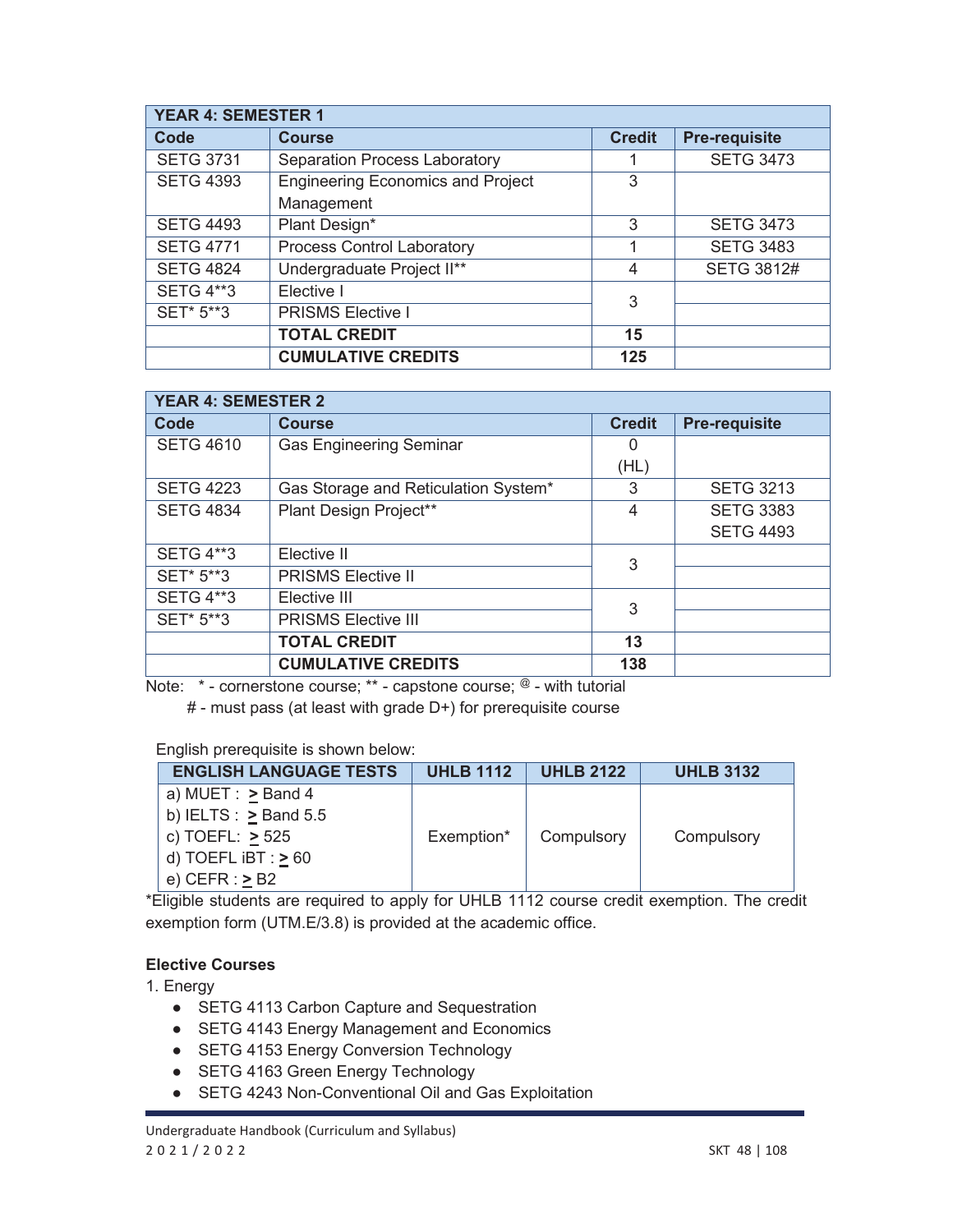- 2. Gas
	- SETG 4173 Membrane Based Gas Separation Technology
	- SETG 4253 Gas Production Engineering
	- SETG 4263 Fire and Explosion Safety
	- SETG 4273 Gas Operation and Maintenance
	- SETG 4283 Corrosion Engineering

#### **PRISMS ELECTIVE COURSES**

For students who intend to enroll in PRISMS, refer to the PRISMS Section for a list of related elective courses associated with the Postgraduate Programme.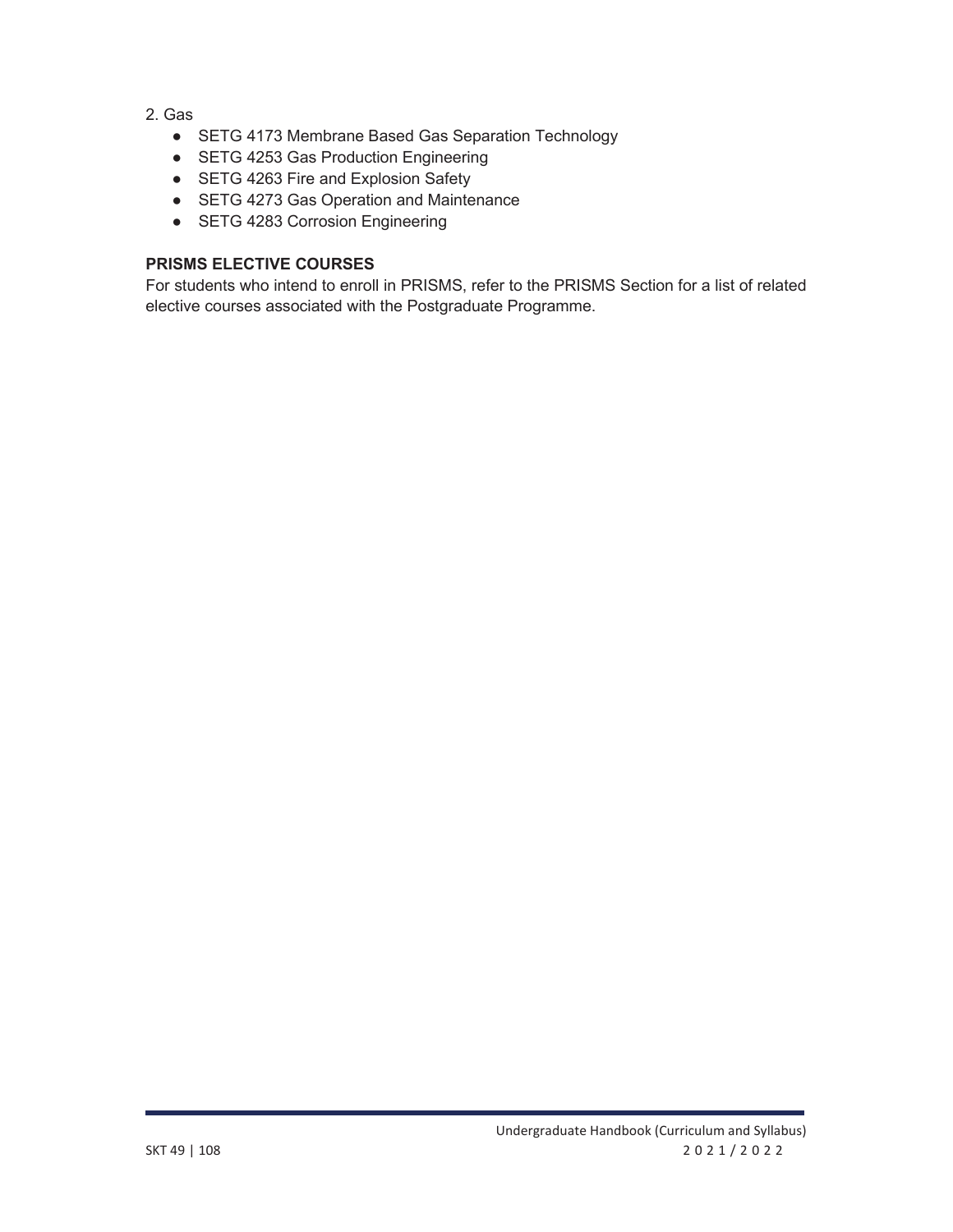## **GRADUATION CHECKLIST**

To graduate, students must pass all the stated courses in this checklist. It is the responsibility of the students to ensure that all courses are taken and passed. Students who do not complete any of the courses are not allowed to graduate.

| NO.            | <b>CODE</b>      | <b>COURSE</b>                                                      | <b>CREDIT</b><br><b>EARNED</b><br>(JKD) | <b>CREDIT</b><br><b>COUNTED</b><br>(JKK) | TICK $(\sqrt{})$ IF<br><b>PASSED</b> |
|----------------|------------------|--------------------------------------------------------------------|-----------------------------------------|------------------------------------------|--------------------------------------|
|                |                  | <b>CHEMICAL-GAS ENGINEERING COURSES</b>                            |                                         |                                          |                                      |
| 1              | <b>SETG 1233</b> | Introduction to Chemical<br>and Gas Engineering                    | 3                                       | 3                                        |                                      |
| $\overline{2}$ | <b>SETG 1313</b> | <b>Mechanics of Engineering</b>                                    | 3                                       | 3                                        |                                      |
| $\overline{3}$ | <b>SETG 1323</b> | <b>Engineering Drawing</b>                                         | $\overline{3}$                          | $\overline{3}$                           |                                      |
| $\overline{4}$ | <b>SETG 1333</b> | Thermodynamics                                                     | $\overline{3}$                          | $\overline{3}$                           |                                      |
| $\overline{5}$ | <b>SETG 1413</b> | <b>Mass Balance</b>                                                | $\overline{3}$                          | $\overline{3}$                           |                                      |
| 6              | <b>SETG 2133</b> | <b>Combustion Engineering</b><br>and Gas Utilisation               | 3                                       | 3                                        |                                      |
| $\overline{7}$ | <b>SETG 2343</b> | <b>Fluid Mechanics</b>                                             | $\overline{3}$                          | 3                                        |                                      |
| 8              | <b>SETG 2363</b> | <b>Material Engineering</b>                                        | $\overline{3}$                          | $\overline{3}$                           |                                      |
| $\overline{9}$ | <b>SETG 2423</b> | <b>Energy Balance</b>                                              | $\overline{3}$                          | $\overline{3}$                           |                                      |
| 10             | <b>SETG 2433</b> | <b>Chemical Engineering</b><br>Thermodynamics                      | 3                                       | 3                                        |                                      |
| 11             | <b>SETG 2443</b> | <b>Transport Processes</b>                                         | $\overline{3}$                          | $\overline{3}$                           |                                      |
| 12             | <b>SETG 2741</b> | <b>Fluid Mechanics Laboratory</b>                                  | $\overline{1}$                          | 1                                        |                                      |
| 13             | <b>SETG 3123</b> | Gas Processing and<br>Liquefaction                                 | 3                                       | 3                                        |                                      |
| 14             | <b>SETG 3213</b> | Gas Transmission and<br><b>Distribution</b>                        | 3                                       | 3                                        |                                      |
| 15             | <b>SETG 3373</b> | <b>Environmental Engineering</b><br>and Sustainability             | 3                                       | 3                                        |                                      |
| 16             | <b>SETG 3383</b> | Safety and Health in<br>Petrochemical Industry                     | 3                                       | 3                                        |                                      |
| 17             | <b>SETG 3453</b> | <b>Chemical Engineering</b><br>Computation                         | 3                                       | 3                                        |                                      |
| 18             | <b>SETG 3463</b> | <b>Chemical Reaction</b><br>Engineering                            | 3                                       | 3                                        |                                      |
| 19             | <b>SETG 3473</b> | <b>Separation Process</b>                                          | $\overline{3}$                          | $\overline{3}$                           |                                      |
| 20             | <b>SETG 3483</b> | Process Control and<br>Instrumentation                             | 3                                       | 3                                        |                                      |
| 21             | <b>SETG 3721</b> | <b>Combustion Engineering</b><br>and Gas Utilisation<br>Laboratory | 1                                       | 1                                        |                                      |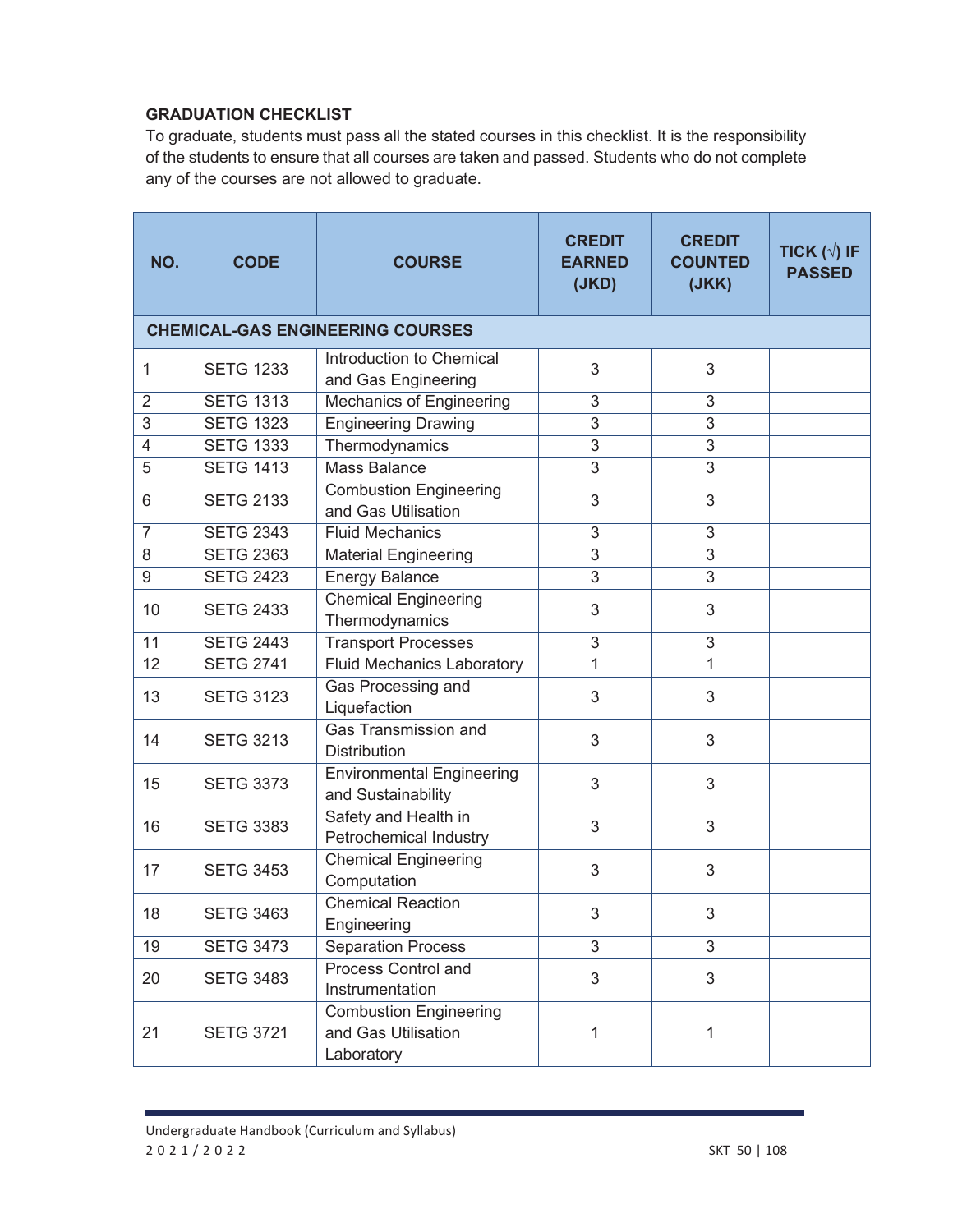| 22             | <b>SETG 3731</b> | <b>Separation Process</b><br>Laboratory                                                    | 1              | 1              |  |
|----------------|------------------|--------------------------------------------------------------------------------------------|----------------|----------------|--|
| 23             | <b>SETG 3751</b> | Thermodynamics and<br><b>Material Engineering</b><br>Laboratory                            | 1              | 1              |  |
| 24             | <b>SETG 3812</b> | Undergraduate Project I                                                                    | $\overline{2}$ | $\overline{2}$ |  |
| 25             | <b>SETG 3915</b> | <b>Industrial Training</b>                                                                 | $\overline{5}$ | HL             |  |
| 26             | <b>SETG 4223</b> | Gas Storage and<br><b>Reticulation System</b>                                              | 3              | 3              |  |
| 27             | <b>SETG 4393</b> | <b>Engineering Economics and</b><br><b>Project Management</b>                              | 3              | 3              |  |
| 28             | <b>SETG 4493</b> | <b>Plant Design</b>                                                                        | $\overline{3}$ | 3              |  |
| 29             | <b>SETG 4610</b> | <b>Gas Engineering Seminar</b>                                                             | 0(HL)          | 0(HL)          |  |
| 30             | <b>SETG 4711</b> | Gas Flow System<br>Laboratory                                                              | 1              | 1              |  |
| 31             | <b>SETG 4761</b> | <b>Pollution Control and</b><br>Reaction Laboratory                                        | 1              | $\mathbf 1$    |  |
| 32             | <b>SETG 4771</b> | <b>Process Control Laboratory</b>                                                          | 1              | $\mathbf{1}$   |  |
| 33             | <b>SETG 4824</b> | Undergraduate Project II                                                                   | $\overline{4}$ | 4              |  |
| 34             | <b>SETG 4834</b> | <b>Plant Design Project</b>                                                                | $\overline{4}$ | $\overline{4}$ |  |
| 35             | <b>SETG 4**3</b> | Elective I                                                                                 | 3              | 3              |  |
|                | SET* 5**3        | <b>PRISMS Elective I</b>                                                                   |                |                |  |
| 36             | <b>SET* ***3</b> | Elective II                                                                                | 3              | 3              |  |
|                | SET* 5**3        | <b>PRISMS Elective II</b>                                                                  |                |                |  |
| 37             | <b>SET* ***3</b> | Elective III                                                                               | 3              | 3              |  |
|                | <b>SET* 5**3</b> | <b>PRISMS Elective III</b>                                                                 |                |                |  |
|                |                  | <b>TOTAL CREDIT OF</b>                                                                     | 97             | 92             |  |
|                |                  | <b>CHEMICAL-GAS</b>                                                                        |                |                |  |
|                |                  | <b>ENGINEERING COURSES</b>                                                                 |                |                |  |
|                |                  | (a)                                                                                        |                |                |  |
|                |                  | <b>MATHEMATICS/ SCIENCE/ TECHNOLOGY COURSES</b>                                            |                |                |  |
|                |                  | (Faculty of Science/ Faculty of Engineering)                                               |                |                |  |
| 1              | <b>SECP 1013</b> | Programming Technique I                                                                    | 3              | 3              |  |
| $\overline{2}$ | <b>SEEU 2003</b> | <b>Electrical Technology</b>                                                               | 3              | 3              |  |
|                |                  | Introduction to Organic and                                                                |                |                |  |
| 3              | <b>SETG 2353</b> | Analytical Chemistry for                                                                   | 3              | 3              |  |
|                |                  | Engineers                                                                                  |                |                |  |
| 4              | <b>SSCE 1693</b> | <b>Engineering Mathematics I</b>                                                           | 3              | 3              |  |
| 5              | <b>SSCE 1793</b> | <b>Differential Equations</b>                                                              | 3              | 3              |  |
| 6              | <b>SSCE 1993</b> | <b>Engineering Mathematics II</b>                                                          | 3              | 3              |  |
|                |                  | <b>TOTAL CREDIT OF</b><br><b>MATHEMATICS/ SCIENCE/</b><br><b>TECHNOLOGY COURSES</b><br>(b) | 18             | 18             |  |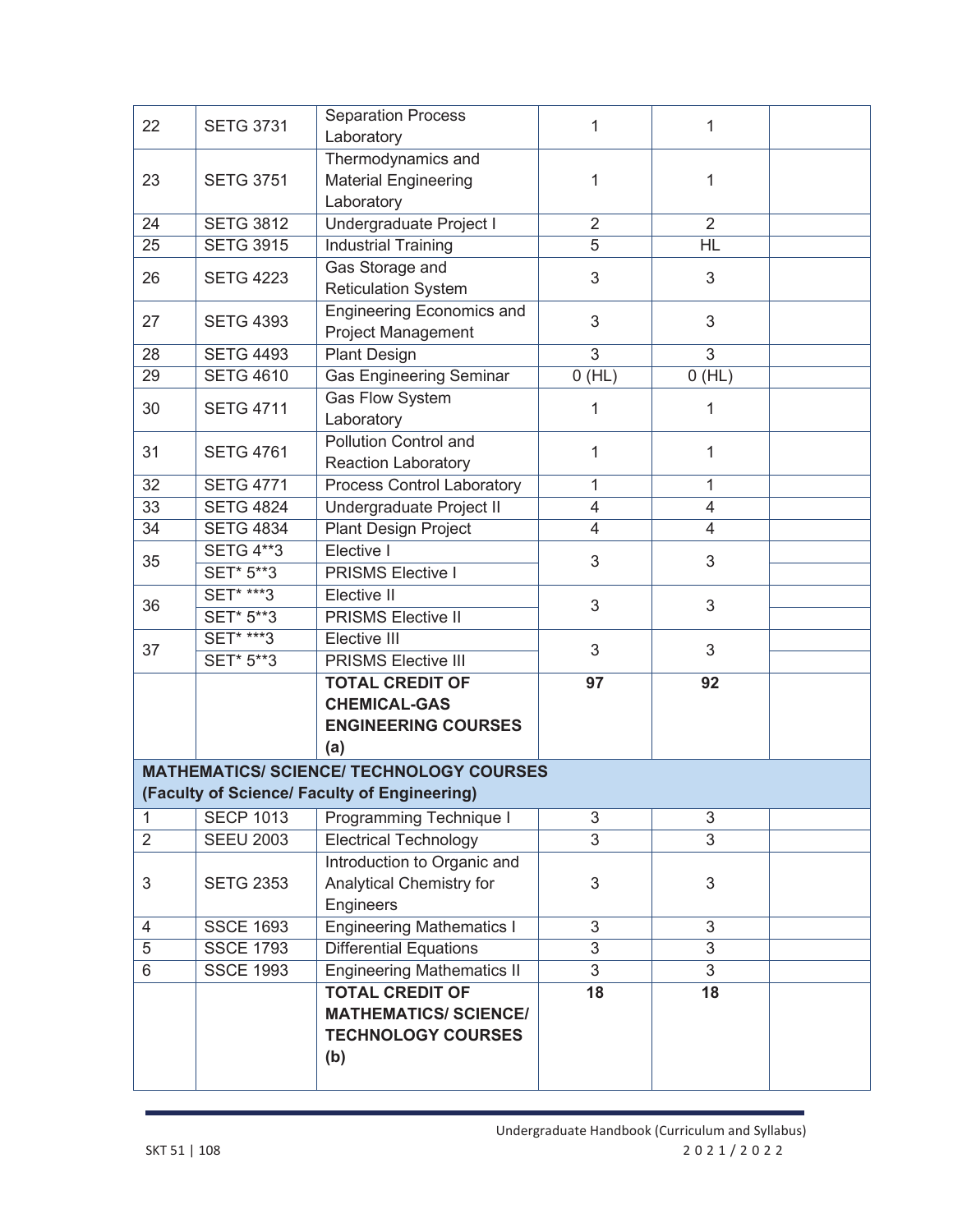|                                                               | <b>UNIVERSITY GENERAL COURSES</b>                                                                              |                                                                                   |                |                |  |  |
|---------------------------------------------------------------|----------------------------------------------------------------------------------------------------------------|-----------------------------------------------------------------------------------|----------------|----------------|--|--|
|                                                               | <b>Cluster 1: Appreciation of Philosophy, Value and History</b><br>(Faculty of Social Sciences and Humanities) |                                                                                   |                |                |  |  |
|                                                               | <b>UHMS 1182</b>                                                                                               | Appreciation of Ethics and<br>Civilizations (for Local<br>Students)               |                |                |  |  |
| 1                                                             | <b>UHMS 1022</b>                                                                                               | Philosophy and Current<br>Issues (for International<br>Students)                  | $\overline{2}$ | $\overline{2}$ |  |  |
|                                                               | <b>OR</b>                                                                                                      | <b>OR</b>                                                                         |                |                |  |  |
|                                                               | <b>UHMS 1182</b>                                                                                               | Appreciation of Ethics and<br>Civilizations (for<br><b>International Students</b> |                |                |  |  |
|                                                               | <b>UHIS 1022</b>                                                                                               | Philosophy and Current<br>Issues (for Local Students)                             | $\overline{2}$ | $\overline{2}$ |  |  |
| $\overline{2}$                                                | <b>UHLM 1012</b>                                                                                               | Malay Language<br>Communication 2 (for<br>International Students)                 |                |                |  |  |
|                                                               | <b>Cluster 2: Generic Skills</b>                                                                               |                                                                                   |                |                |  |  |
| 1                                                             | <b>UHMT 1012</b>                                                                                               | <b>Graduate Success Attribute</b>                                                 | $\overline{2}$ | 2              |  |  |
|                                                               | <b>Cluster 3: Knowledge Enhancement</b>                                                                        |                                                                                   |                |                |  |  |
| 1                                                             | <b>UHIT 2302</b>                                                                                               | The Thought of Science and<br>Technology                                          | $\overline{2}$ | $\overline{2}$ |  |  |
| $\overline{2}$                                                | <b>UETS 2142</b>                                                                                               | <b>Energy Sustainability</b><br>(University General Elective)                     | $\overline{2}$ | $\overline{2}$ |  |  |
|                                                               |                                                                                                                | <b>Cluster 4: Co-Curriculum and Service Learning</b>                              |                |                |  |  |
| 1                                                             | <b>UKQF 2**2</b>                                                                                               | Co-Curriculum                                                                     | $\overline{2}$ | $\overline{2}$ |  |  |
| $\overline{2}$                                                | <b>UKQT 3001</b>                                                                                               | <b>Extracurricular Experiential</b><br>Learning (ExCEL)                           | 1              | 1              |  |  |
| <b>Cluster 5: Language Skills</b>                             |                                                                                                                |                                                                                   |                |                |  |  |
| (Language Academy, Faculty of Social Sciences and Humanities) |                                                                                                                |                                                                                   |                |                |  |  |
| 1                                                             | <b>UHLB 1112</b>                                                                                               | <b>English Communication</b><br><b>Skills</b>                                     | $\overline{2}$ | $\overline{2}$ |  |  |
| $\overline{2}$                                                | <b>UHLB 2122</b>                                                                                               | Academic Communication<br><b>Skills</b>                                           | $\overline{2}$ | $\overline{2}$ |  |  |
| 3                                                             | <b>UHLB 3132</b>                                                                                               | Professional<br><b>Communication Skills</b>                                       | $\overline{2}$ | $\overline{2}$ |  |  |
| 4                                                             | UHL* 1112                                                                                                      | Foreign Language Elective                                                         | $\overline{2}$ | $\overline{2}$ |  |  |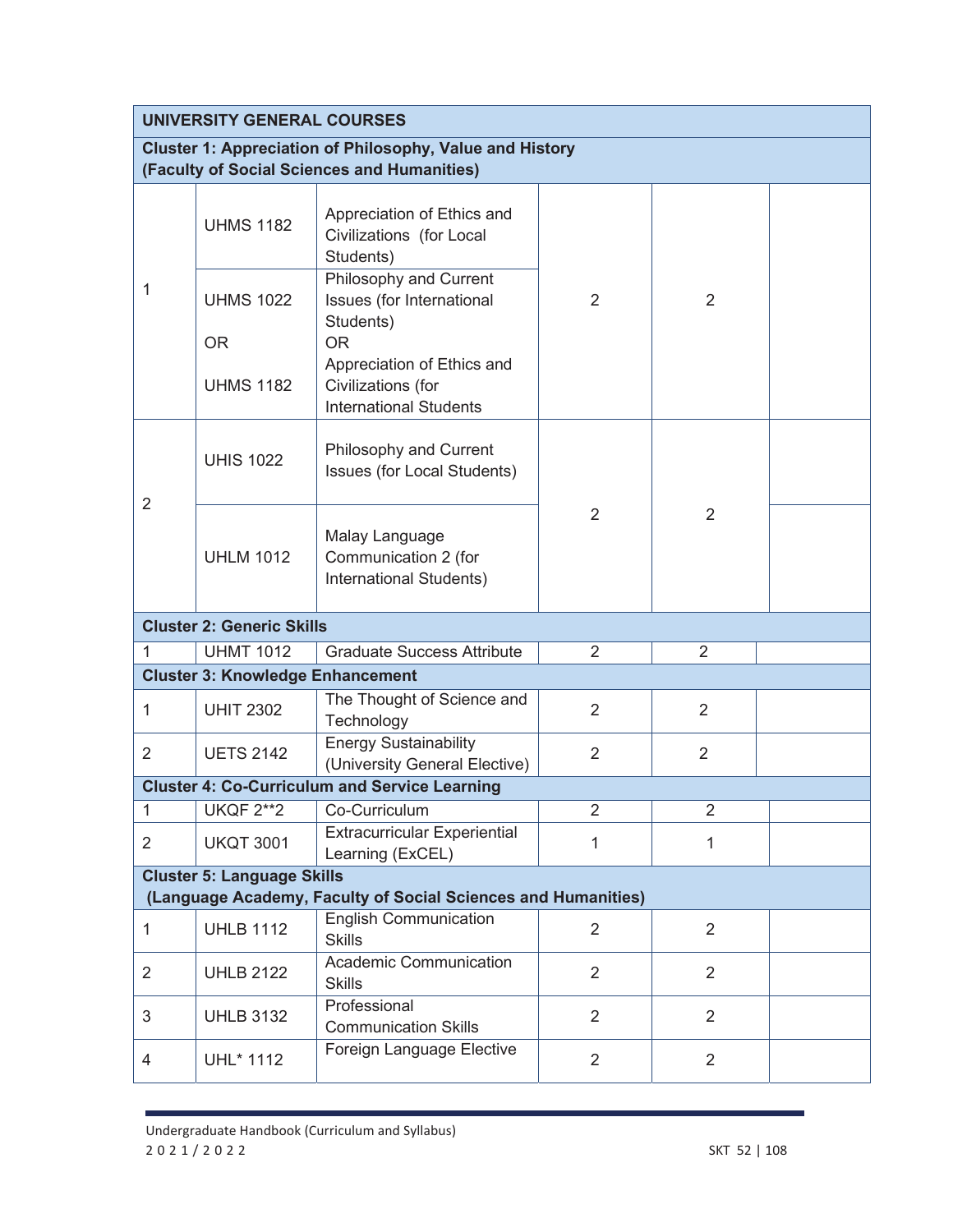| <b>Cluster 6: Entrepreneurial Skills</b> |                  |                           |     |     |  |
|------------------------------------------|------------------|---------------------------|-----|-----|--|
|                                          | <b>UBSS 1032</b> | Introduction to           | ⌒   | ႒   |  |
|                                          |                  | Entrepreneurship          |     |     |  |
|                                          |                  | <b>TOTAL CREDIT of</b>    | 23  | 23  |  |
|                                          |                  | <b>UNIVERSITY GENERAL</b> |     |     |  |
|                                          |                  | <b>COURSES (c)</b>        |     |     |  |
|                                          |                  | <b>TOTAL CREDIT TO</b>    | 138 | 133 |  |
|                                          |                  | <b>GRADUATE</b>           |     |     |  |
|                                          |                  | (a + b + c)               |     |     |  |

| <b>OTHER COMPULSORY COURSES - PROFESSIONAL SKILLS CERTIFICATE (PSC)</b> |                                                                                                                                       |                                                                                                                                                                                                                             |  |  |  |  |
|-------------------------------------------------------------------------|---------------------------------------------------------------------------------------------------------------------------------------|-----------------------------------------------------------------------------------------------------------------------------------------------------------------------------------------------------------------------------|--|--|--|--|
|                                                                         | Students are required to enrol and pass FIVE (5) PSC courses, to be eligible to graduate.<br><b>Enrol the PSC courses as follows:</b> |                                                                                                                                                                                                                             |  |  |  |  |
|                                                                         |                                                                                                                                       | <b>COMPULSORY PSC COURSES (Enrol All 3 Courses)</b>                                                                                                                                                                         |  |  |  |  |
| $\mathbf{1}$                                                            | <b>GLRB0010</b>                                                                                                                       | Design Thinking for Entrepreneur                                                                                                                                                                                            |  |  |  |  |
| $\overline{2}$                                                          | <b>GLRM0010</b>                                                                                                                       | <b>Talent and Competency Management</b>                                                                                                                                                                                     |  |  |  |  |
| 3                                                                       | <b>GLRL0010</b>                                                                                                                       | <b>English Communication Skills for Graduating Students</b><br>(ECS)                                                                                                                                                        |  |  |  |  |
|                                                                         |                                                                                                                                       | <b>ELECTIVE PSC COURSES (Choose Any 2 Courses only)</b>                                                                                                                                                                     |  |  |  |  |
| $\mathbf{1}$                                                            | <b>GLRT0010</b>                                                                                                                       | Data Analytics for Organization                                                                                                                                                                                             |  |  |  |  |
| $\overline{2}$                                                          | <b>GLRM0020</b>                                                                                                                       | Professional Ethics and Integrity                                                                                                                                                                                           |  |  |  |  |
| 3                                                                       | <b>GLRT0020</b>                                                                                                                       | <b>Construction Measurement (Mechanical &amp; Electrical)</b>                                                                                                                                                               |  |  |  |  |
| $\overline{4}$                                                          | <b>GLRT0030</b>                                                                                                                       | OSHE for Engineering Industry and Laboratory                                                                                                                                                                                |  |  |  |  |
| 5                                                                       | <b>GLRT0040</b>                                                                                                                       | OSHE for Construction Industry and Laboratory<br><b>Works</b>                                                                                                                                                               |  |  |  |  |
| 6                                                                       | <b>GLRT0050</b>                                                                                                                       | Quality Management for Build Environment and<br><b>Engineering Professionals</b>                                                                                                                                            |  |  |  |  |
| $\overline{7}$                                                          | <b>GLRT0060</b>                                                                                                                       | Safety and Health Officer Introductory Course                                                                                                                                                                               |  |  |  |  |
| 8                                                                       | <b>GLRT0070</b>                                                                                                                       | Industrial Machinery and Lubrication                                                                                                                                                                                        |  |  |  |  |
|                                                                         |                                                                                                                                       | Or any other elective PSC courses offered by UTM iLeague.<br>Information on PSC Courses: https://ileague.utm.my/utm-professional-skills-certificate-utm-psc/<br>Online PSC Registration: https://elearnpsc.utmspace.edu.my/ |  |  |  |  |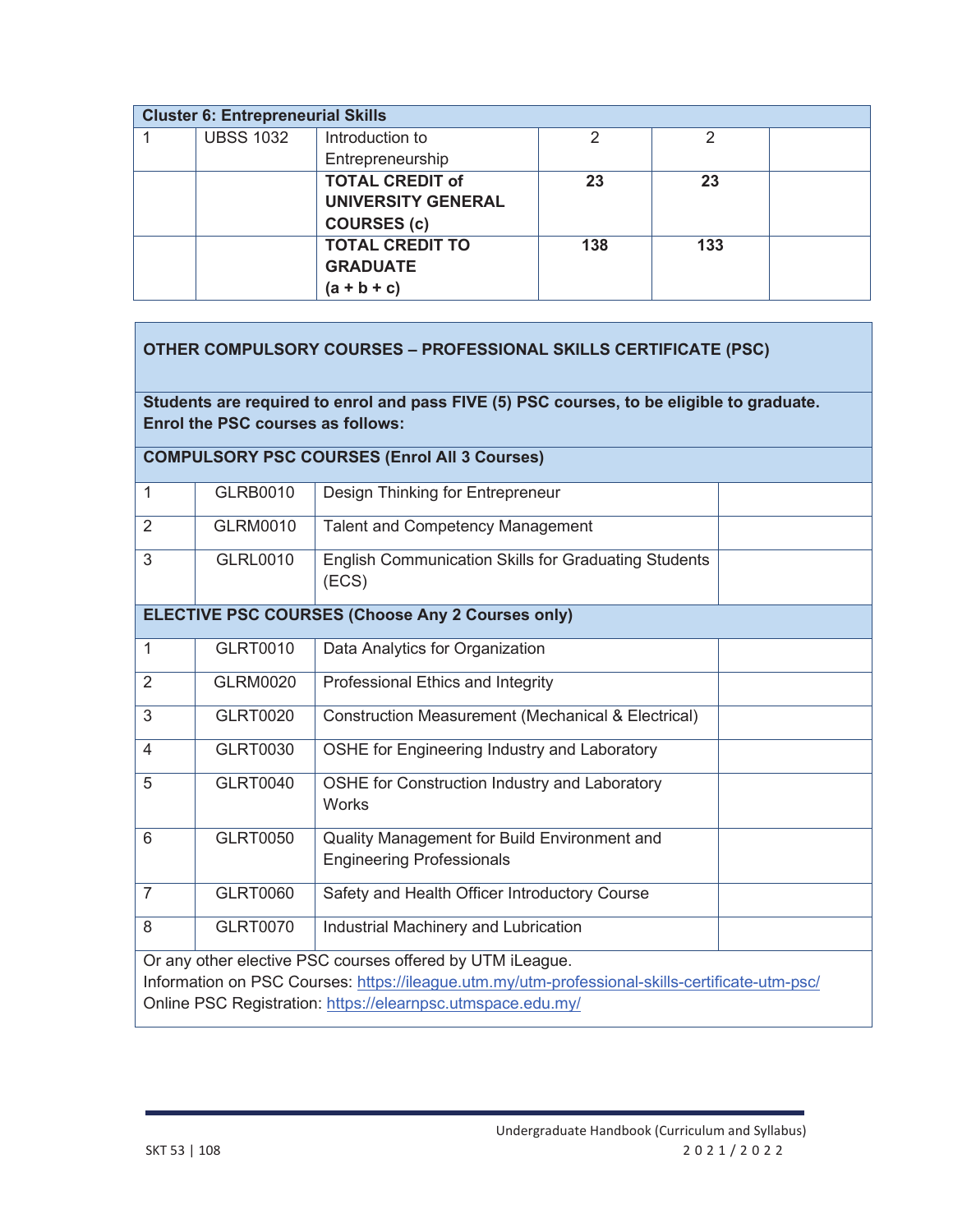#### **COURSE SYNOPSIS**

#### **CORE COURSES**

#### **SETG 1233 - Introduction to Chemical and Gas Engineering**

The objective of this course is to introduce chemical and gas engineering and prepare students for learning engineering to become an engineer of the future. This course serves to bridge pre-university education to university life and provide support for adjusting to learning and expectations in tertiary education. The topics/skills that will be learnt in this course include: overview of engineering & chemical gas engineering, basic principles of gas engineering related processes, uses of Microsoft Excel, basic calculations of common process variables and cooperative Problem-Based Learning (CPBL) case study on sustainable development. One of the important elements of the CPBL case study is Teaching-Research Nexus (TRN) in which students will learn through research even at the undergraduate level.

#### **SETG 1313 - Mechanics of Engineering**

This course is designed to introduce students to the basic principles and concepts in mechanics. It deals with statics in engineering mechanics that are the resultant and resolution of force(s) acting on a particle, the equilibrium of a particle, the effect of force(s) on a rigid body, how to replace a force system with equivalent system, the equilibrium of rigid bodies, determination of centroid as well as analysis of structure and friction. This course also includes the dynamics in engineering mechanics that are determination of rectilinear and curvilinear motions of particle and analysis of principle of work and energy. At the end of the course, students should be able to demonstrate and apply the knowledge by solving various problems in Statics and Dynamics, which forms the basis of further engineering subjects especially Mechanics of Materials and Fluid Mechanics.

## **SETG 1323 - Engineering Drawing**

This course provides a fundamental background in engineering drawing to the students, which will enable them to work more effectively in the various fields of engineering. This course aims at developing the skills needed for documenting designs using drawings and for performing graphical analysis of two dimensional and three dimensional problems. The students will be exposed to available CAD for engineering drawing with more emphasis on the utilization of AutoCAD software. This course focuses on the introduction to engineering drawing, fundamentals of engineering drawing, geometry, orthographic and isometric drawing. This course also introduces the sectional drawing and computer aided engineering drawing to the students. Besides that, this course also provides the basic skills and concept on the technical drawing of the gas engineering related Piping & Instrumentation Diagram (P&ID) that is essential for process industries.

#### **SETG 1333 - Thermodynamics**

Thermodynamics is an important basic engineering subject where concepts such as systems, boundaries, mass, heat, work and energy are introduced. These concepts are then related using the 1st and 2nd Law of Thermodynamics. In this subject properties of common substances such as water, air and general working fluids are introduced using property tables and basic state equations. These concepts are applied in many engineering equipments, basic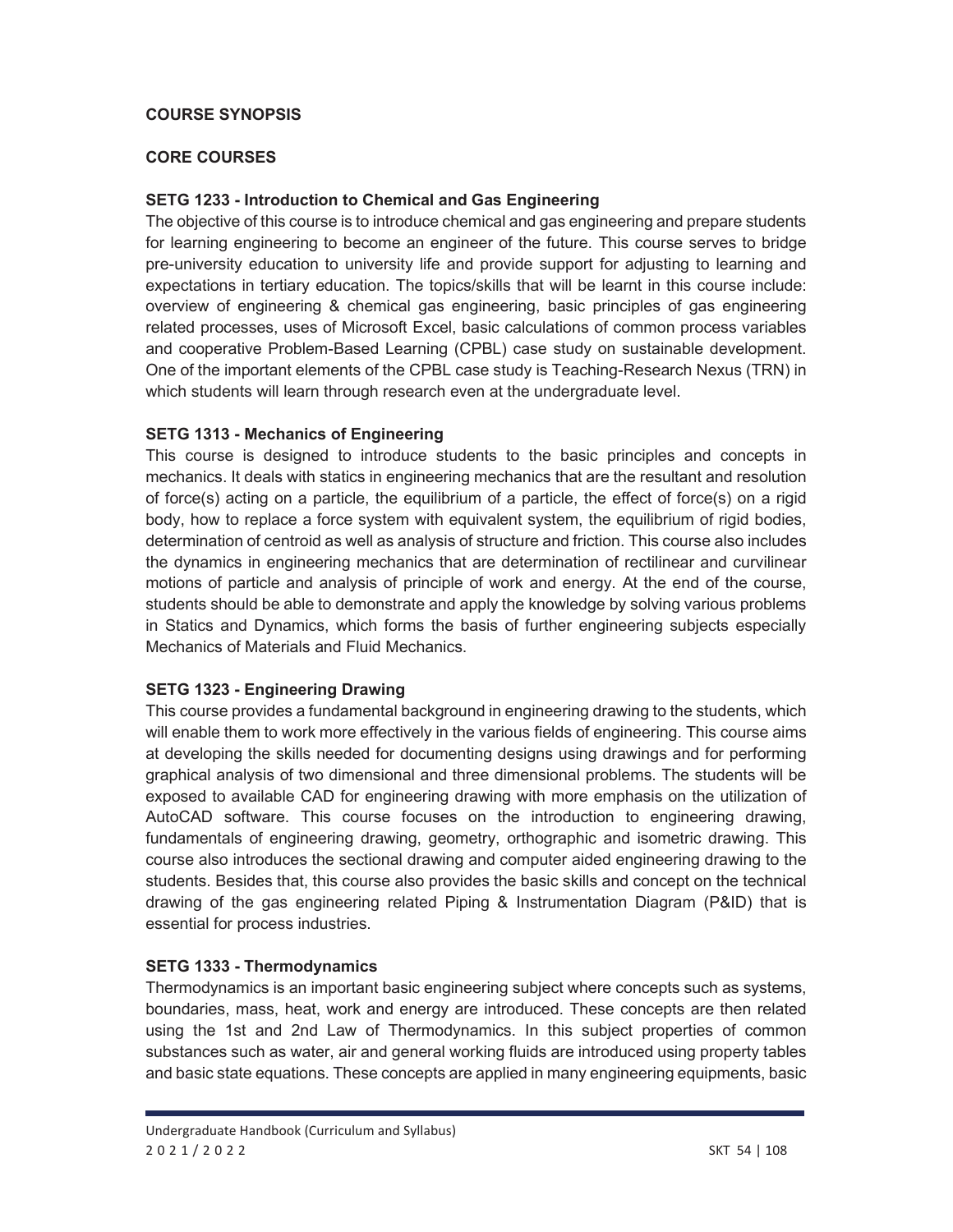refrigeration and power cycles. Such basic concepts are vital because they form the fundamentals for future chemical-gas engineering courses.

#### **SETG 1413 - Mass Balance**

This course introduces students to the chemical engineering profession and the fundamental operations of chemical process equipment. It also provides students with the basic principles of chemical engineering material balances as well as calculation techniques to solve material balance problems for chemical process systems and equipment.

#### **SETG 2343 - Fluid Mechanics**

Physics of fluid: what is fluid, some definitions, surface tension, compressible and Incompressible flow, classes of flow, and physical classification. Fluid statics: pressure, differential equations of fluid statics, manometry, fluid force on submerge bodies, buoyancy and stability of floating bodies, and liquid in relative equilibrium. Fluid in motion: continuity equation, energy and mass equilibrium, Euler, Bernoulli and Momentum equations. Friction in fluid flow: velocity profile in pipes, roughness, friction factor, Moody chart. Flow measurement: venturi and pitot tube, orifice, notches and weirs. Pump and pumping: principle, types, selection, and application of pumps. Dimensional analysis, similitude in fluid mechanics, parameters of incompressible and compressible flow.

#### **SETG 2423 - Energy Balance**

#### *Pre-requisites: SETG 1413 (pass with at least D+)*

This course introduces students to the chemical engineering profession and the fundamental operations of chemical process equipment. It also provides students with the basic principles of chemical engineering energy balances as well as calculation techniques to solve the material and energy balance problems for chemical process systems and equipment.

## **SETG 2133 - Combustion Engineering and Gas Utilisation**

This course enables students to understand the basic concept of combustion and related calculations as well as to expose them to the concept of flame, explosion, and detonation and its related safety aspects. In addition, it permits students to explain the use of gaseous fuels and its related energy generating technologies and equipment. The important concept and methods of fuel inter-changeability will be highlighted. The course also covers some fundamental aspects of gas utilization and equipment for various applications.

# **SETG 2363 - Material Engineering**  *Pre-requisites: SETG 1313 (taken)*

The first part of SETG 2363 is introductory Materials Engineering. Topics include classification of materials (metals, ceramics, polymers, composites and semiconductors); atomic bonds; crystal structure; crystalline defects and solid solutions; and phase diagrams. Main emphasis is on metals because metals are structurally the simplest to characterize and a sound knowledge of structure-property relation of metals can be extended to the study of ceramics and polymers. The second part of the course deals with Mechanics of Materials. Topics cover stress and deformation of members under axial loading, torsion in circular shafts, analysis and design of beams for bending, and stress transformation. Throughout the course, strong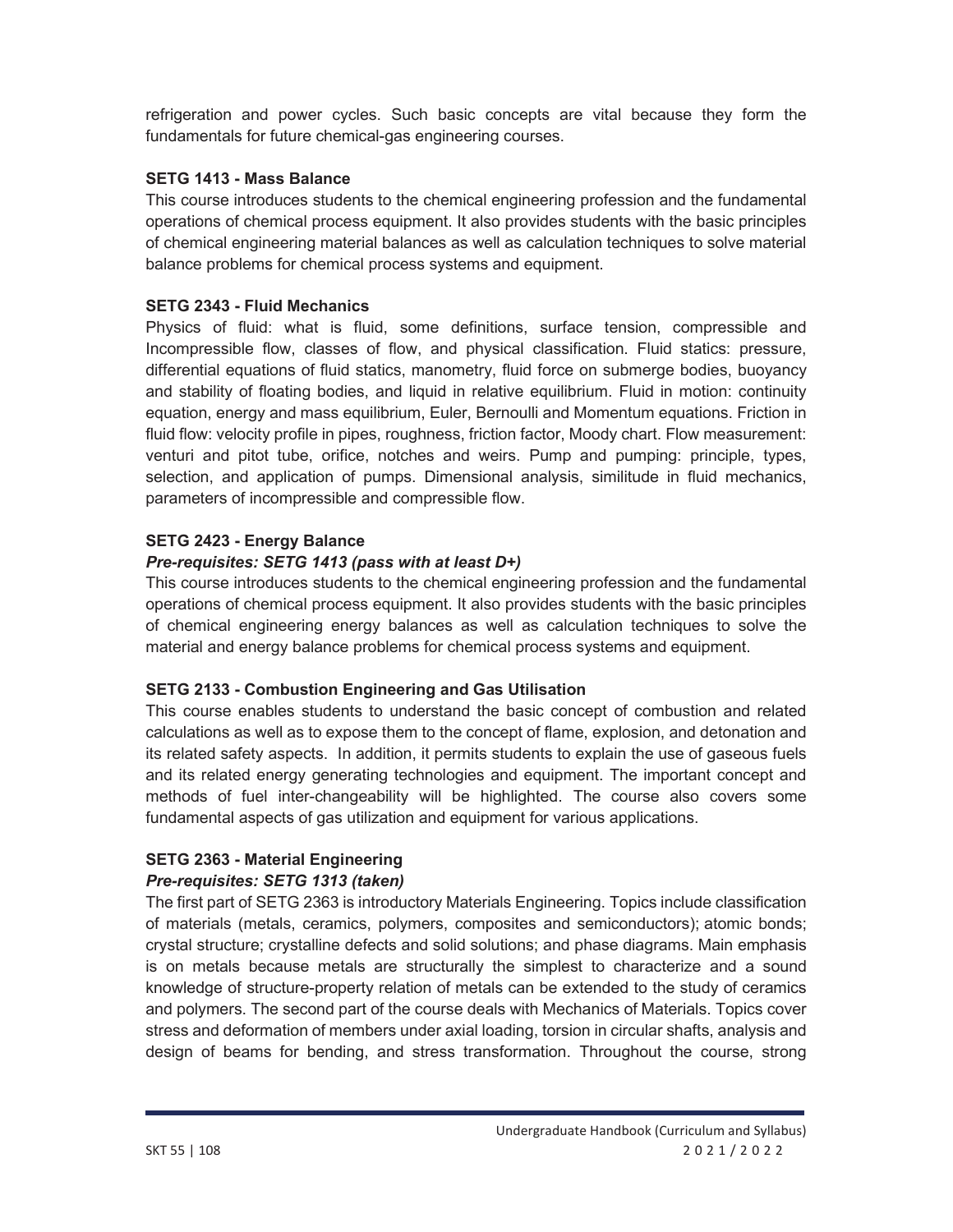emphasis is placed on drawing a free-body diagram, selecting appropriate coordinate system, using the correct sign convention.

# **SETG 2433 - Chemical Engineering Thermodynamics**

## *Pre-requisites: SETG 1333 (pass with at least D+), SETG 2423 (taken)*

This course introduces students to the chemical engineering thermodynamic theory and applications in the areas of volumetric properties of fluids, heat effects, thermodynamic properties of fluids, thermodynamics of solutions, and physical and chemical equilibria.

## **SETG 2443 - Transport Processes**  *Pre-requisites: SETG 2423 (taken)*

This course introduces principles and applications of unit operation involving separation processes in gas-liquid, liquid-liquid and solid-liquid systems. It also deals with design of separation operations using heat and mass transfer principles.

# **SETG 2741 - Fluid Mechanics Laboratory**

## *Pre-requisites: SETG 2343 (taken)*

This laboratory course contains 7 experiments that cover basic concepts in Fluid Mechanics. Laboratory experiments are designed for hands-on experience to understand the engineering principles. The experiment includes Flow Measurement, Bernoulli's Principles, Stability of Floating Body, Jet Impact, Forced Vortex Flow, Minor and Major Losses in Pipes. This course also emphasizes the technical writing aspect where all students' observation and arguments of each experiment must be reported in proper format.

# **SETG 3123 - Gas Processing and Liquefaction**

This course is designed to expose students to techniques and technologies of processing and liquefying hydrocarbon and non-hydrocarbon gases. The course enables students to relate and apply the knowledge of some core chemical engineering courses such as mass and energy balance, separation process in gas production and liquefaction processes. A visit or exposure to the related industries which requires students to prepare a brief report will also be arranged for them gain some industrial insides.

# **SETG 3373 - Environmental Engineering and Sustainability**

This course introduces the cause, effect and method to control pollution from industries. The course covers the three major categories of industrial pollution; water pollution, air pollution and industrial waste management. In the first part, the course includes the source and types of water pollutants, environmental regulations pertaining to waste water discharge, and techniques to treat wastewater before discharging to the environment. The second part of the course covers the source and effect of air pollution, regulations requirements for air pollution control, and technology to control air pollution emissions from industries. The third part covers the management of industrial waste that includes definition of scheduled waste, scheduled waste regulations, and techniques to manage the waste.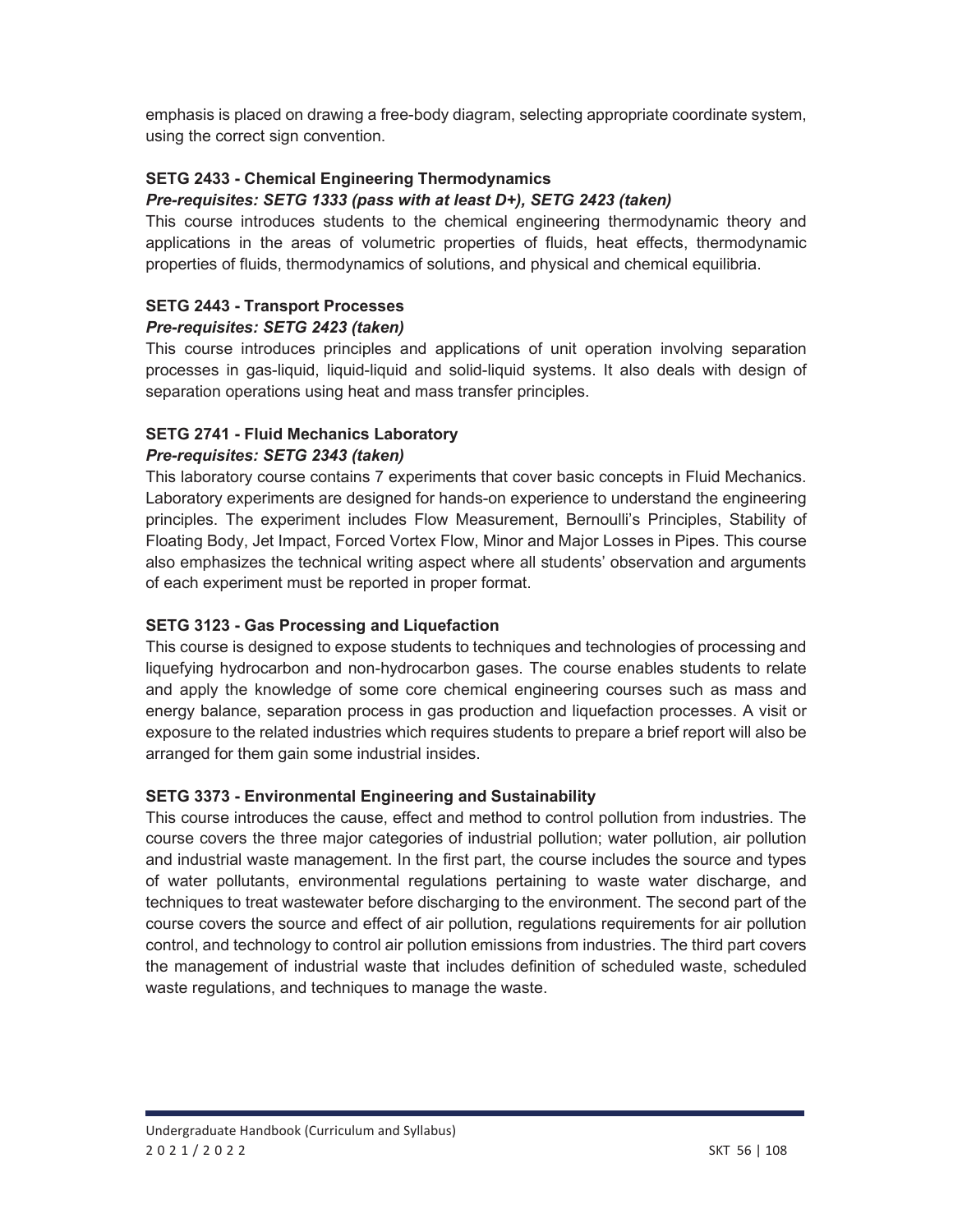#### **SETG 3453 - Chemical Engineering Computation**  *Pre-requisites: SSCE 1693, SSCE 1993 (taken)*

This course introduces students to some numerical techniques in solving problems that could not be solved analytically. Students will be exposed to the numerical solution for the root of equation, system of linear algebraic equations, curve fitting, ordinary differential equations, differentiation and integration problems. MATLAB programming language will be implemented with the intention of illustrating the nuance of the methods, and showing more realistically how the methods are applied for problem solving.

#### **SETG 3463 - Chemical Reaction Engineering**  *Pre-requisites: SETG 2423 (taken)*

This course introduces students to chemical reactor design and theories in the area of chemical reaction engineering with emphasis on homogeneous and heterogeneous reactions. It will examine some problems related to multiple reactions and non-isothermal operations. Students will also work cooperatively on a computer assignment to expose them to solving problems using software packages such as PolyMath.

# **SETG 3473 - Separation Process**

## *Pre-requisites: SETG 2443 (pass with at least D+)*

This course introduces principles and applications of unit operation involving separation processes in gas-liquid, liquid-liquid and solid-liquid systems. It also deals with design of separation operations using heat and mass transfer principles.

# **SETG 3751 - Thermodynamics and Material Engineering Laboratory**  *Pre-requisites: SETG 2363, SETG 1333 (taken)*

This laboratory course contains 6 experiments that covered basic concepts in Thermodynamics and Strength of Material. Laboratory experiments are designed for hand-on experience to understand the engineering principles. The experiments application includes First Law of Thermodynamics, Second Law of Thermodynamics, Properties of Pure Substance and Properties & Strength of Materials. This course also emphasizes the technical writing aspect where all students' observation and arguments of each experiment must be reported in proper format.

# **SETG 3213 - Gas Transmission and Distribution**

# *Pre-requisites: SETG 2343 (taken)*

This course is design to expose student to hydrocarbon gas transmission and distribution system. The course contents include an introduction to gas industry, gas delivery concept, codes and standards in gas pipeline system, gas hydraulics, gas pipeline network analysis, construction, materials and procedures, operation and maintenance and gas regulation and measurements. A visit to the related industries which requires student to prepare a brief report and application of CEASER II software will be arranged for them to gain some industrial experience.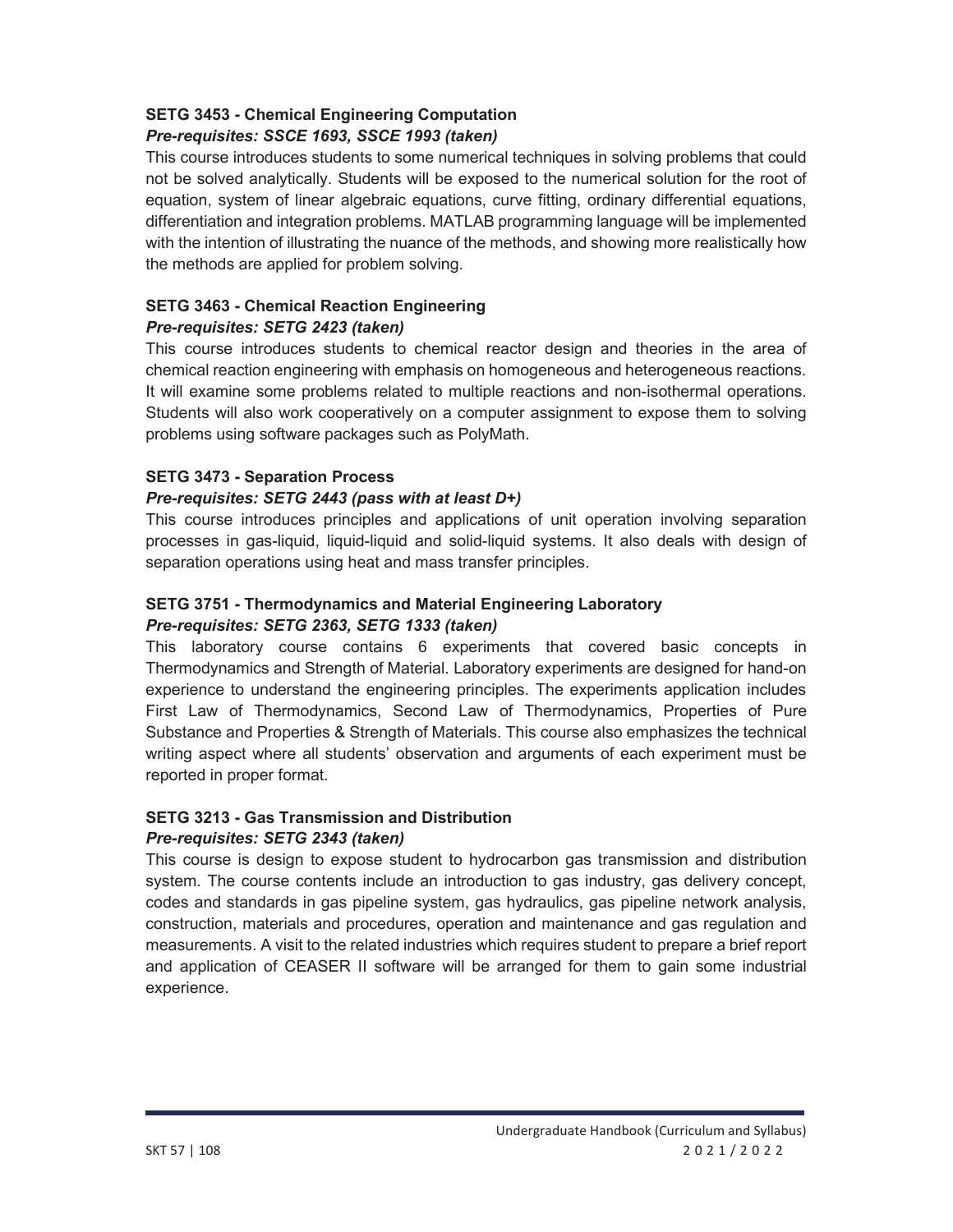#### **SETG 3383 - Safety and Health in Petrochemical Industry**

This course presents fundamental principle of safety and risk assessment in chemical process industry. In particular, it emphasises on safety legislations, inherent safety design concept, and applies various method of process hazard identification on petrochemical process and health risk assessment. At the end of this course, it is expected that the students will be able to appreciate the theoretical and practical aspect of occupational safety, health and environment in petrochemical process industry and also be able to use the techniques of hazard identification and risk assessment in the design and operation of petrochemical plant.

## **SETG 3483 - Process Control and Instrumentation**  *Pre-requisites: SSCE 1793, SETG 3473 (taken)*

This course covers the fundamentals of dynamic process modelling, dynamic process behaviours and process control. Although more concentration is given to lumped parameter systems modelling, distributed parameter systems is introduced. Feedback control system design, analysis and tuning are dealt with in detail. Also included are model estimation techniques for first order plus deadtime (FOPDT) systems. Other commonly found control structures, such as feedforward, ratio, split-range and cascade control, and plant-wide control systems design are taught qualitatively. This course employs Active Learning (AL).

# **SETG 3721 - Combustion Engineering and Gas Utilisation Laboratory**  *Pre-requisites: SETG 2133 (taken)*

The laboratory is the practical introduction to the method of determining fuel characteristics such as specific gravity and calorific value. This course also introduces students to the method of determining flame properties such as flame speed and flame characteristics. It also enables students to obtain understanding of a few phenomenon during combustion with some related factors. Students also are introduced into explosion study. At the end of this course, students will able to describe and explain the process and operation of equipment related to gas combustion engineering such as boiler, gas absorption refrigeration system, and gas turbine system.

# **SETG 4761 - Pollution Control and Reaction Laboratory**  *Pre-requisites: SETG 3463, SETG 3373 (taken)*

This laboratory course contains experiments that are covered basis concept in chemical reaction engineering and pollution control such as kinetic analysis of reaction, ambient air and water quality analysis. All experiments require students to apply fundamental laboratory techniques and skills as well as communication skill. Students, in group will demonstrate a mastery of laboratory techniques and clearly describe the qualitative and quantitative aspects of the experiments performed.

# **SETG 3812 - Undergraduate Project 1**

This course is designed to train students on some important aspects of research management. In the first part of the undergraduate research project course, the students are only required to carry out preliminary studies on the assigned chemical and gas engineering related topics but also to do research planning that will be implemented in the following semester. At the end of this course, students should be able to prepare a complete research proposal and subsequently present their proposal. In addition, students will have opportunity to gain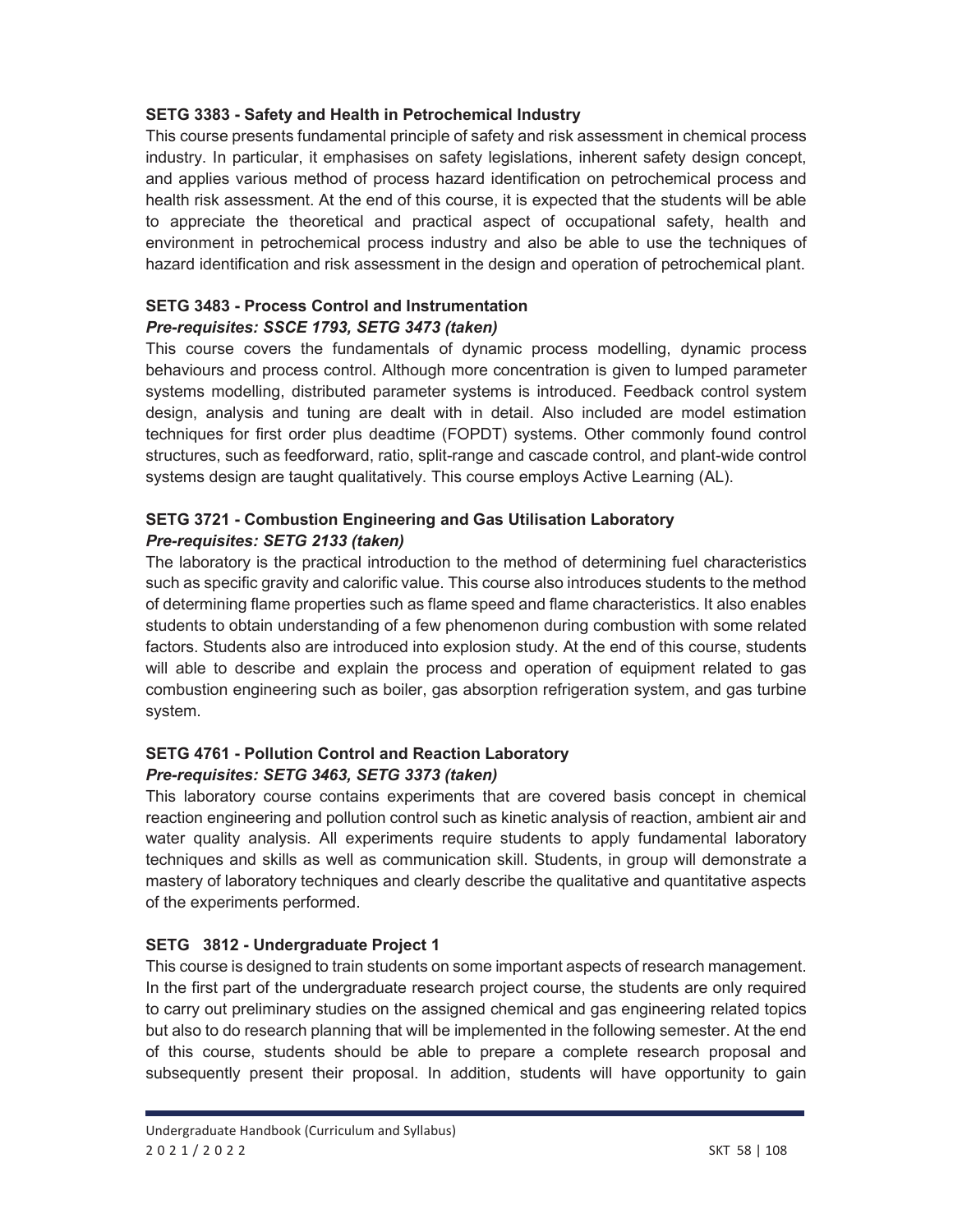important generic skills such as communication, team working, problem-solving and creative and critical thinking.

## **SETG 3915 - Industrial Training**

Students shall attend industrial training prior to their final year at UTM. Students will undergo a practical training lasting for 12 weeks at an approved private, government or semigovernment agency. Placement at the respective agency will be initiated by the applications from the students. Approval of the application is at the discretion of the Faculty after considering the suitability of the company. The industrial training provides an opportunity for students to experience the actual working environment and to be able to put into practice the theories that they learned in class. Undergraduates are expected to acquire hands on experience not only in the engineering aspects of work, but also to other related matters such as administration, accounting, management, safety, etc. during the industrial training period. Students will be supervised by Faculty's supervisor and Industrial's supervisor.

# **SETG 3731 - Separation Process Laboratory**

#### *Pre-requisites: SETG 3473 (taken)*

This subject introduces students to the equipment in the separation processes discussed in Separation subject. This will give a 'hands on' experience to the students how to handle the equipments and to interpret the data taken from the experiments. There are also various types of packing and plate in the column (absorption and distillation) that are being used in the laboratory. Comparison can be made on the efficiency of each packing/plate after all the packing/plate types have been used.

#### **SETG 4223 - Gas Storage and Reticulation System**  *Pre-requisites: SETG 3213 (taken)*

This subject enables student to acquire and practice the fundamental knowledge of liquefied petroleum gases (LPG), natural gases (NG) and liquefied natural gases (LNG) storage. The course also emphasizes on gas reticulation systems which include service pipe sizing, pipe route, pressure testing and corrosion protection systems. The students are also required to prepare a group technical report and present their project at the end of the course. Students also will be exposed to computer software (PV Elite and CEASAR II) to enhance their learning quality. A visit to the related industries will also be arranged for them to gain some industrial experience.

## **SETG 4393 - Engineering Economics and Project Management**

This is a two-in-one course covering both Engineering Economy and Project Management topics. Engineering economy is the application of economic factors and criteria to evaluate alternatives, considering the time value of money. The engineering economy study involves computing a specific economic measure of worth for estimated cash flows over a specific period of time. Project Management is the art of planning, scheduling, and controlling project activities to achieve performance, cost, and time objectives, for a given scope of works, while using resources efficiently and effectively.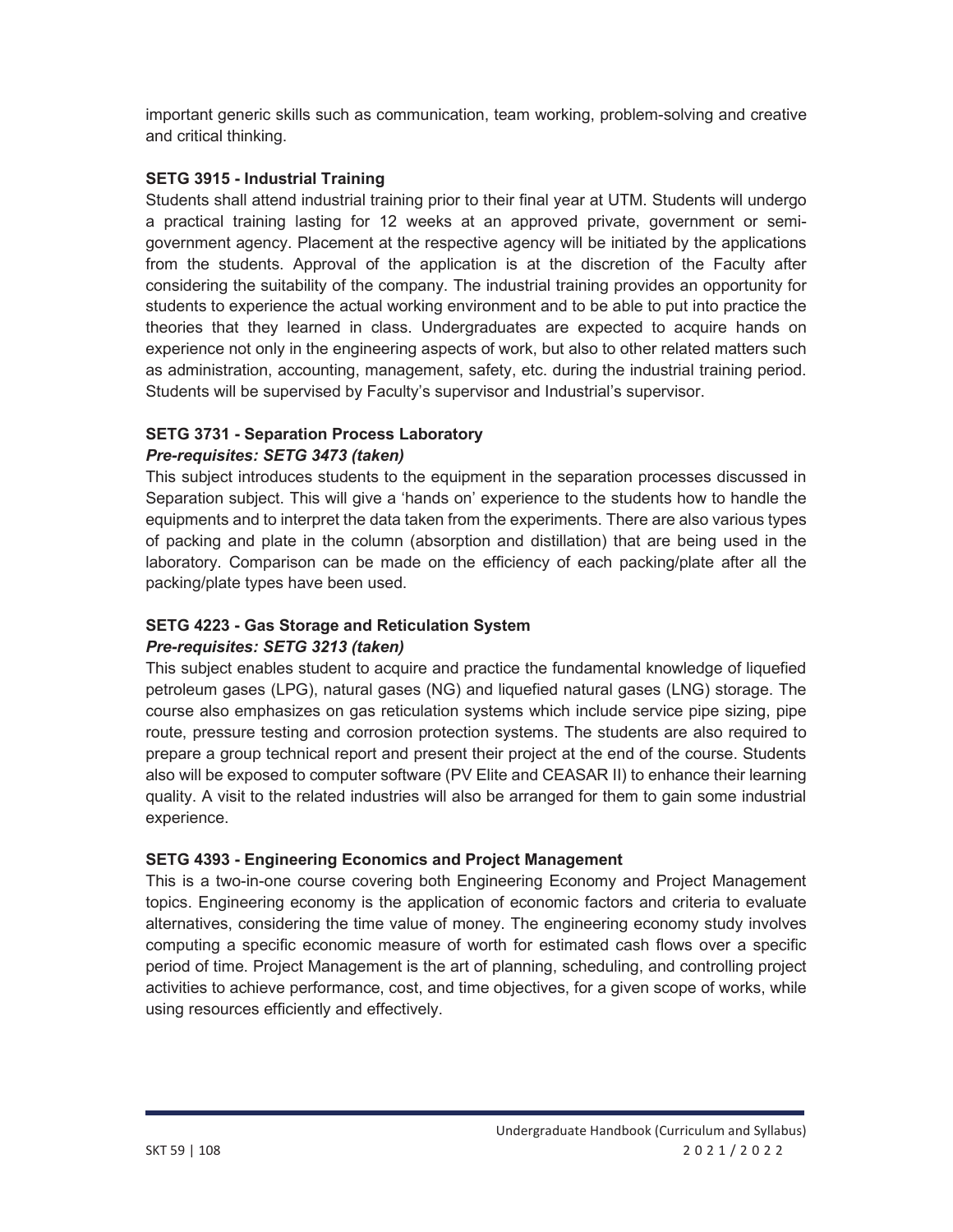#### **SETG 4493 - Plant Design**  *Pre-requisites: SETG 3473 (taken)*

This course presents the principles and methodology for product and process design. In particular, it emphasises on the key elements of process design which include process synthesis, heat integration, equipment sizing and cost estimation and process optimisation in generating inherently safe, economic and environmentally friendly processes. The course features the use of process simulation tools.

## **SETG 4711 - Gas Flow System Laboratory**

#### *Pre-requisites: SETG 3213 (taken)*

This course is designed to allow students to undergo some laboratory work related to gas engineering courses (SETG 3213 & SETG 4223). At the end of the course, students should be able to practically apply different methods of gas pipeline jointing technique, gas metering calibration, gas pipeline control, metering system and gas reticulation system. The students are required to prepare a group laboratory report. This course also implements an Industrial Project-based lab where the students are required to design and assemble a gas reticulation system that represents an actual industrial operation. In addition, students will have the opportunity to gain important generic skills such as responsibilities, communication, and team working.

# **SETG 4771 - Process Control Laboratory**

#### *Pre-requisites: SETG 3483 (taken)*

This lab exposes students to areas of process control systems in the chemical industry. It also teaches the students how to control the specific control variables through the use of simple PID control. Students will experience how to perform open loop and closed loop tuning methods for specific processes. Also included is the application of PLC program to plan and control a simple process. Students will gain hands-on experience in process control through experiments that employ pilot-scale chemical processes.

## **SETG 4824 - Undergraduate Project II**

## *Pre-requisites: SETG 3812 (pass with at least D+)*

This course is a continuation of the Undergraduate Project I (SETG 3812). The second part of the Undergraduate Project requires students to implement the research proposal that has been prepared in the previous semester. This might involve practical activities such as laboratory works, data collection from industry and computer programming / simulation. At the end of the course, students should be able to prepare a full report compiling the first and second part of the Undergraduate Project and subsequently present their research findings. Finally, students must submit a bound thesis according to the UTM thesis-writing format. In addition, students will have the opportunity to gain important generic skills such as communication, team working, problem-solving and creative and critical thinking.

## **SETG 4610 - Gas Engineering Seminar**

This seminar provides the platform for verbal sharing experience and providing forums of discussion amongst industrialists, academicians and final year gas engineering students. It is expected to prepare the students with current development in the related gas industry operation and activities. The actual industrial operation scenario will be addressed by various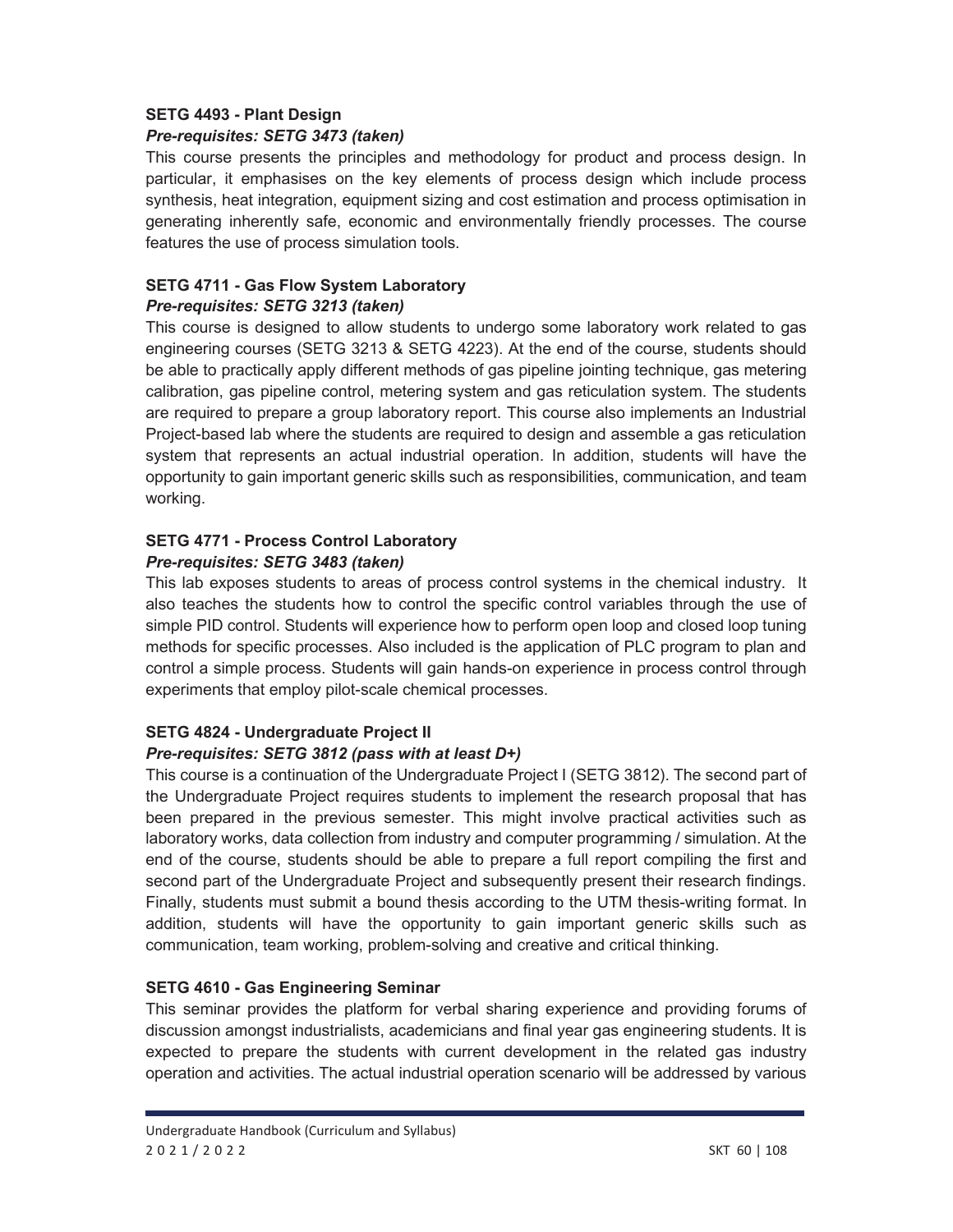well-verse industrial personnel and experienced engineers. The dialog and presentation would strengthen students' understanding of the current, future and past trend of the gas industry and its relevant applications. It is expected that students would also be able to enlighten the correlation of professional ethics in societal and global context by appreciating the values of resources, latest technological development, issues of health and environment, integrated safety, professional practices and personal integrity.

#### **SETG 4834 - Plant Design Project**  *Pre-requisites: SETG 4493, SETG 3383 (taken)*

This project is aimed at equipping the students with the skills and creativity in designing a process plant in the absence of complete data. In particular, this course emphasizes on the key elements of process design which include process creation/synthesis, process analysis, process evaluation and process optimization in generating inherently safe, economic and environmentally friendly processes. The students will acquire the skill for hands-on application and integration of the principles of chemical engineering required to design a process plant. Students will also learn the technique of writing a comprehensive technical plant design report. The students are also required to present their project at the interim level and end of the course. In this course, students also will be exposed to computer software (ASPEN HYSIS and PV Elite) to enhance their learning quality. The students are also required to do an industrial visit to the related industries to gain some industrial experience and submit an industrial visit report discussing the benefits of the visit.

## **ELECTIVE COURSES**

#### **1. Energy**

#### **SETG 4113 - Carbon Capture and Sequestration**

This course enables students to examine  $CO<sub>2</sub>$  separation and capture technologies and also monitoring and verification. It provides an overview of current technologies and discuss critical technical challenges. Sequestration in geologic formation and sequestration in the oceans using injection methods are clarified. Costs, public acceptance and legal and environmental issues are clarified and factored into the strategy for future energy systems.

## **SETG 4143 - Energy Management and Economics**

This course introduces basic background, terminology, and fundamentals of energy conversion. Discusses current and emerging technologies for production of thermal, mechanical, and electrical energy. Topics include fossil and nuclear fuels, solar energy, wind energy, fuel cells, and energy storage.

## **SETG 4153 - Energy Conversion Technology**

This course introduces basic background, terminology, and fundamentals of energy conversion. It provides a broad conceptual and analytical understanding of the engineering aspects of energy generation, storage and conversion with an emphasis on sustainable energy use and renewable energy production.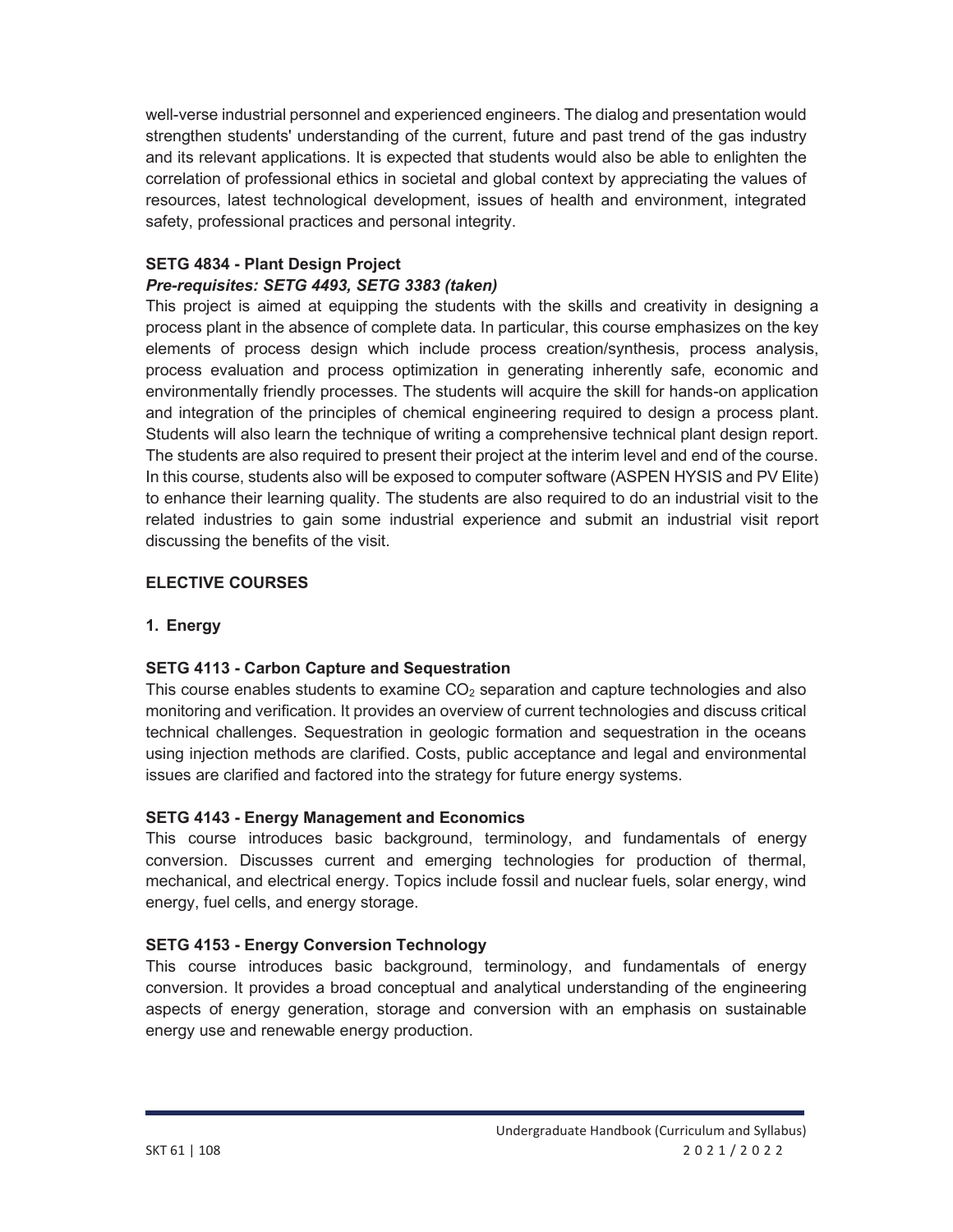## **SETG 4163 - Green Energy Technology**

The aim of the programme is to prepare students for a professional career in the development of advanced technologies and systems that can satisfy energy demand while striving for environmental, social and economic sustainability. In addition to in-depth knowledge of energy technologies and systems, students will be trained to understand the basic challenges of sustainable development, with a specific focus on the challenges that face the energy system. The course is unique in that it deals with the energy system on all relevant systems levels and that the courses are integrated in such a way that students are trained to approach problem solving in an interdisciplinary way. At the end of the course, students will have acquired a thorough insight into the possibilities and limitations of energy systems, specifically in relation to sustainable development.

# **SETG 4243 - Non-Conventional Oil and Gas Exploitation**

This course enables students to describe formation of hydrocarbons, determine exploration methods and techniques, describe fundamentals of drilling and reservoirs, processing of effluent streams, safety and the environment, hydrodynamics of petroleum exploration, characterize the reserves and describe the principle of petroleum economics.

# **2. Gas**

# **SETG 4173 - Membrane Based Gas Separation Technology**

This course introduces students to the fundamentals of gas separation membrane and membrane processes. Students are exposed to membrane materials, morphology, and properties in relation to the gas separation application. In addition, the students will be able to evaluate the productivity and purity of the products under fixed operating conditions from transport equation or supplier information. This subject is also briefly provide the students with the knowledge of potential application of membrane gas separation technology in various industries including petrochemicals, environment and other energy related emerging applications.

# **SETG 4253 - Gas Production Engineering**

This course is designed to expose students to the gas production system. The course contents include a natural gas source, gas well performance, production surface facilities, gas treatment and gas transportation and storage. The course covers the relationship between upstream and downstream activities and the processes involved in the transporting and treating.

# **SETG 4263 - Fire and Explosion Safety**

This course enables students to understand the basic concept of fire science and combustion and related calculations as well as to expose them to the concept of explosion and detonation. In addition, the principles of fire and explosion protection and mitigation will be discussed within the context of understanding the fire and explosion development mechanism. At the end of the course, students should be able to explain and relate the fundamental knowledge of combustion, flame and explosion and its important safety aspects involving gaseous fuel utilization. Students should be able to apply general combustion and engineering principles to fires and explosions and should know the parameters involved in the initiation of both fire and